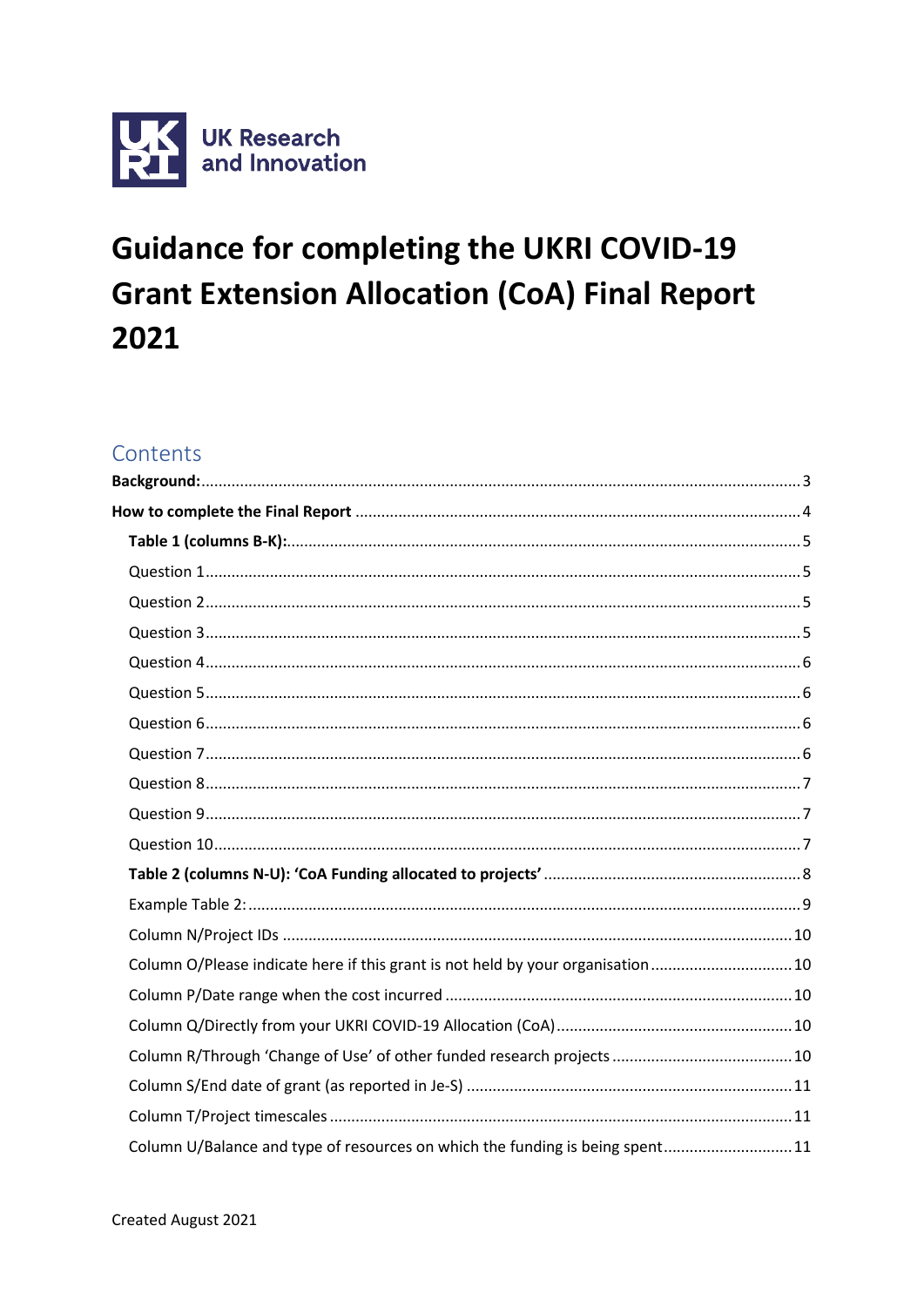| Table 3 (columns X-Z): 'Change of use of funding from non-ODA grants ending after 31 March    |  |
|-----------------------------------------------------------------------------------------------|--|
|                                                                                               |  |
|                                                                                               |  |
|                                                                                               |  |
|                                                                                               |  |
| Column Z/Total amount of funding allocated to change of use from this grant 14                |  |
| Table 4 (columns AC-AH): 'The total amount of CoA funding utilised on ODA projects in 2020 as |  |
|                                                                                               |  |
|                                                                                               |  |
|                                                                                               |  |
|                                                                                               |  |
|                                                                                               |  |
|                                                                                               |  |
| Column AH/Balance and type of resources on which the funding is being spent 17                |  |
| Table 5 (columns AL-AP): 'Organisation's funding allocation by as many of the protected       |  |
| characteristics (%) as possible, based on the information normally collected by your          |  |
|                                                                                               |  |
|                                                                                               |  |
|                                                                                               |  |
|                                                                                               |  |
|                                                                                               |  |
|                                                                                               |  |
|                                                                                               |  |
|                                                                                               |  |
|                                                                                               |  |
|                                                                                               |  |
|                                                                                               |  |
|                                                                                               |  |
|                                                                                               |  |
|                                                                                               |  |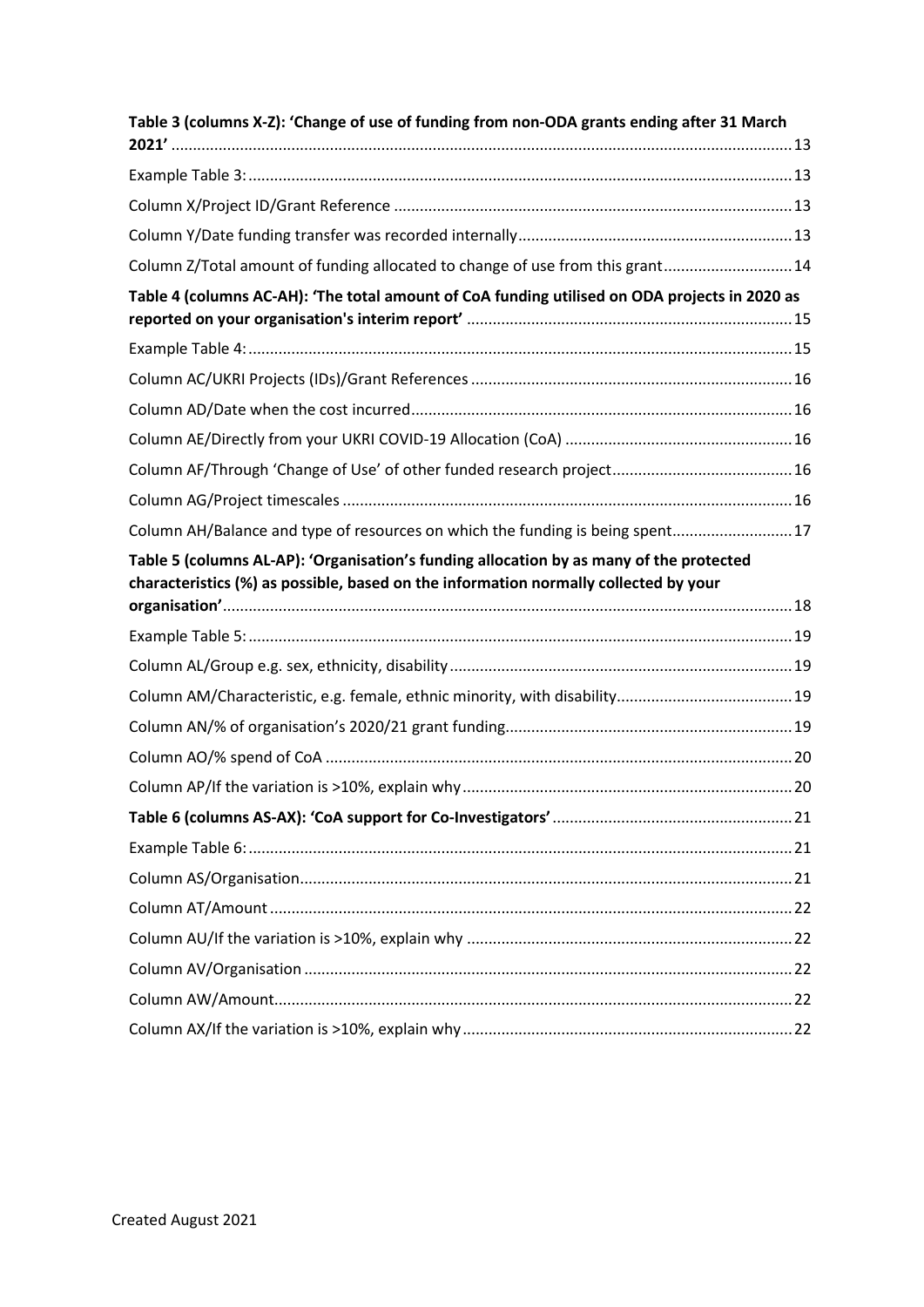# <span id="page-2-0"></span>**Background:**

The UKRI COVID-19 Grant Extension Allocation (CoA) provided organisations with resources to sustain UKRI grant-funded research, research and technical staff and research infrastructures during the period of pandemic disruption and its immediate aftermath. Its key objective was to ensure that UKRI grant outcomes continued to be met, and the value of its grant investments continued to be realised; and to sustain grant-funded, research skills and capability of UK organisations that will be needed to underpin the post-pandemic, national recovery.

• Further details about the management and usage of CoA funds can be found in th[e Terms and](https://www.ukri.org/wp-content/uploads/2021/03/UKRI-190321-COVID19GrantExtensionAllocation-TermsConditions.pdf)  [Conditions for the COVID-19 grant extension,](https://www.ukri.org/wp-content/uploads/2021/03/UKRI-190321-COVID19GrantExtensionAllocation-TermsConditions.pdf) and the Q&A [about the COVID-19 grant](https://www.ukri.org/wp-content/uploads/2021/04/UKRI-150421-COVID19GrantExtensionAllocation-QA.pdf)  [extension allocation,](https://www.ukri.org/wp-content/uploads/2021/04/UKRI-150421-COVID19GrantExtensionAllocation-QA.pdf) both of which have been published o[n our website.](https://www.ukri.org/our-work/tackling-the-impact-of-covid-19/guidance-for-applicants-and-awardholders-impacted-by-the-pandemic/)

UKRI considered that organisations were best placed to judge which projects were most in need of additional support. In making assessments, organisations had to ensure that:

• The funding maintained the broad disciplinary balance that was reflected in the distribution of an organisation's grant funding ending between 1 April 2020 and 31 March 2021 by Council.

• That at least 35% of the funding was used to provide for directly incurred costs. In cases where you were not able to spend 100% of your CoA allocation, you should ensure that **35% of any spend** was used to provide for directly incurred costs.

• The funding maintained the balance of an organisation's 2020/21 grant funding by protected characteristics, and that organisations sought to mitigate any disadvantages to protected groups if they have been incurred through the pandemic and its impacts.

• Support for co-funded activities was proportionate to UKRI contributions

In December 2020, following feedback from the community, our FAQs were updated to note that:

*Notwithstanding, priority should be given to allocate funds first to most vulnerable projects, second to maintain the balance of the organisation's 2020/21 grant funding by protected characteristics and third to maintain the disciplinary balance as stated in your organisation offer letter, even if that means not maintaining all the requirements simultaneously ... but justification will have to be provided in the Final Report. However, at least 35% of the total cost must be used towards directly incurred costs.*

Organisations were also advised about the requirement to provide evidence of the appropriate use of CoA funding in a **Final Report (FR)** which will be subject to a review by UKRI. The deadline for this report is **31/12/2021.**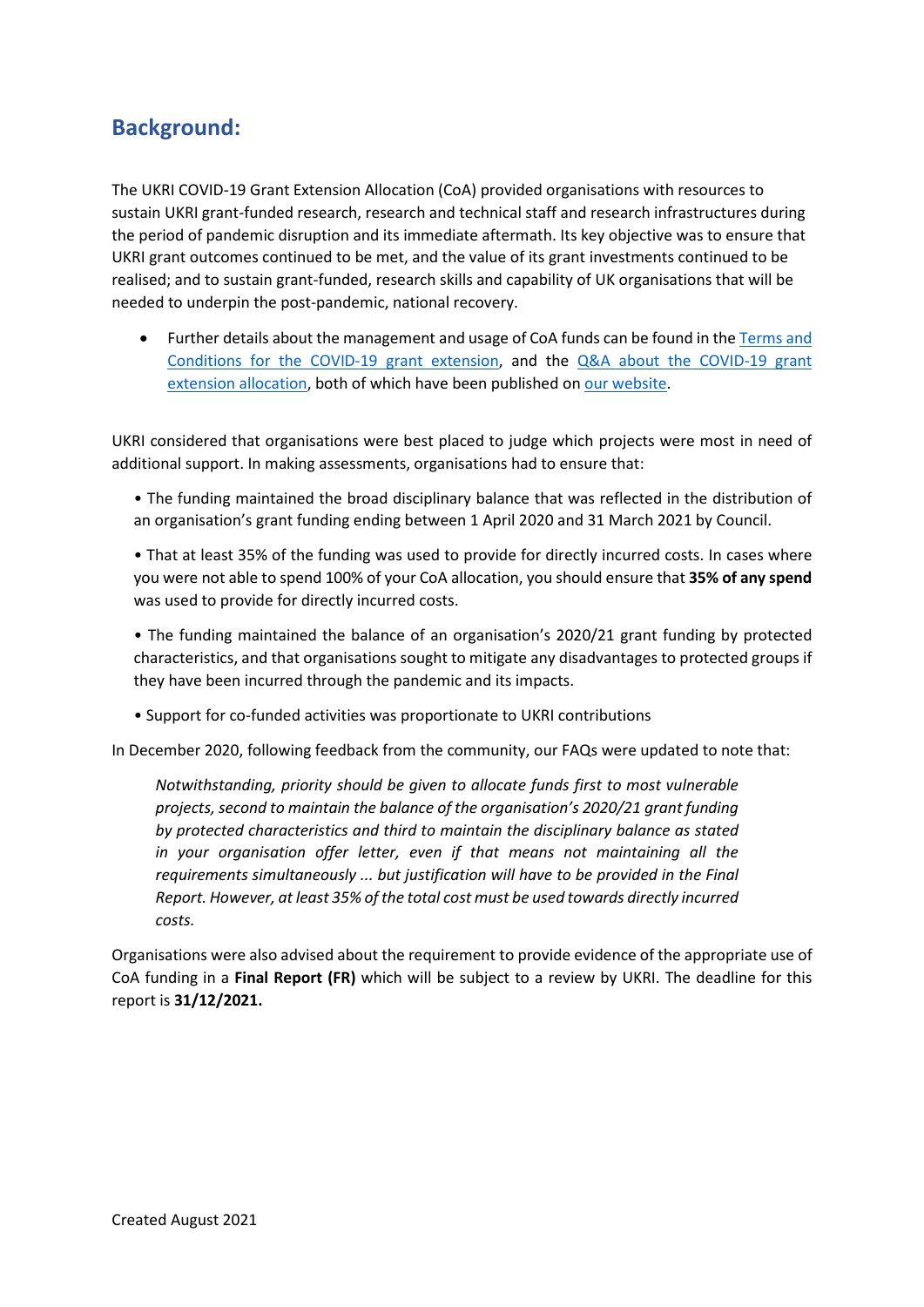# <span id="page-3-0"></span>**How to complete the Final Report**

The Final Report (FR) template is available to download from our [website,](https://www.ukri.org/our-work/tackling-the-impact-of-covid-19/guidance-for-applicants-and-awardholders-impacted-by-the-pandemic/) under 'Changes to deadlines and extensions' > 'COVID-19 grant extension allocation'. The FR template contains instructions on the first tab which advise you to complete 10 questions in the first table with the grey heading (columns B-K) and 5 reporting tables (columns  $N - AX$ ) in the Final Report tab. You may add extra rows, but please do not add any extra columns. You may delete the Instructions tab before submitting, if you wish.

Once completed, please submit the FR via Je-S as an attachment on your Final Expenditure Statement (FES). **Please also send an Excel copy of your completed Final Report form to the [covid19allocation@ukri.org](mailto:covid19allocation@ukri.org) inbox.** We are asking you to do this as we have recently identified a system issue that may cause the spreadsheet to import with formatting issues. By sending in a separate version, this will enable us to begin processing your Final Report without delay.

We would be grateful if you could ensure that when completing the form, you do the following:

- **Please title the document '***YOUR RO NAME* **CoA Final Report'.**
- **Please ensure that all dates are added using the format DD/MM/YYY (or DD/MM/YYYY to DD/MM/YYYY where necessary, please use 'to' and not a hyphen).**
- **Please ensure that any cells requiring a grant or project reference, or an organisation name, are fully completed. Please do not leave these cells blank.**
- **Please only submit one completed Final Report form per organisation. You do not need to complete a separate form for each grant.**
- **Please remember to send a copy of your completed Final Report form to [covid19allocation@ukri.org.](mailto:covid19allocation@ukri.org)**

We have produced this guidance to act as 'desk notes' for the Final Report and by clicking on the column heading in the index, you should be able to go directly to the relevant section. However, if anything is unclear or if you have any additional questions, then please don't hesitate to email [covid19allocation@ukri.org.](mailto:covid19allocation@ukri.org)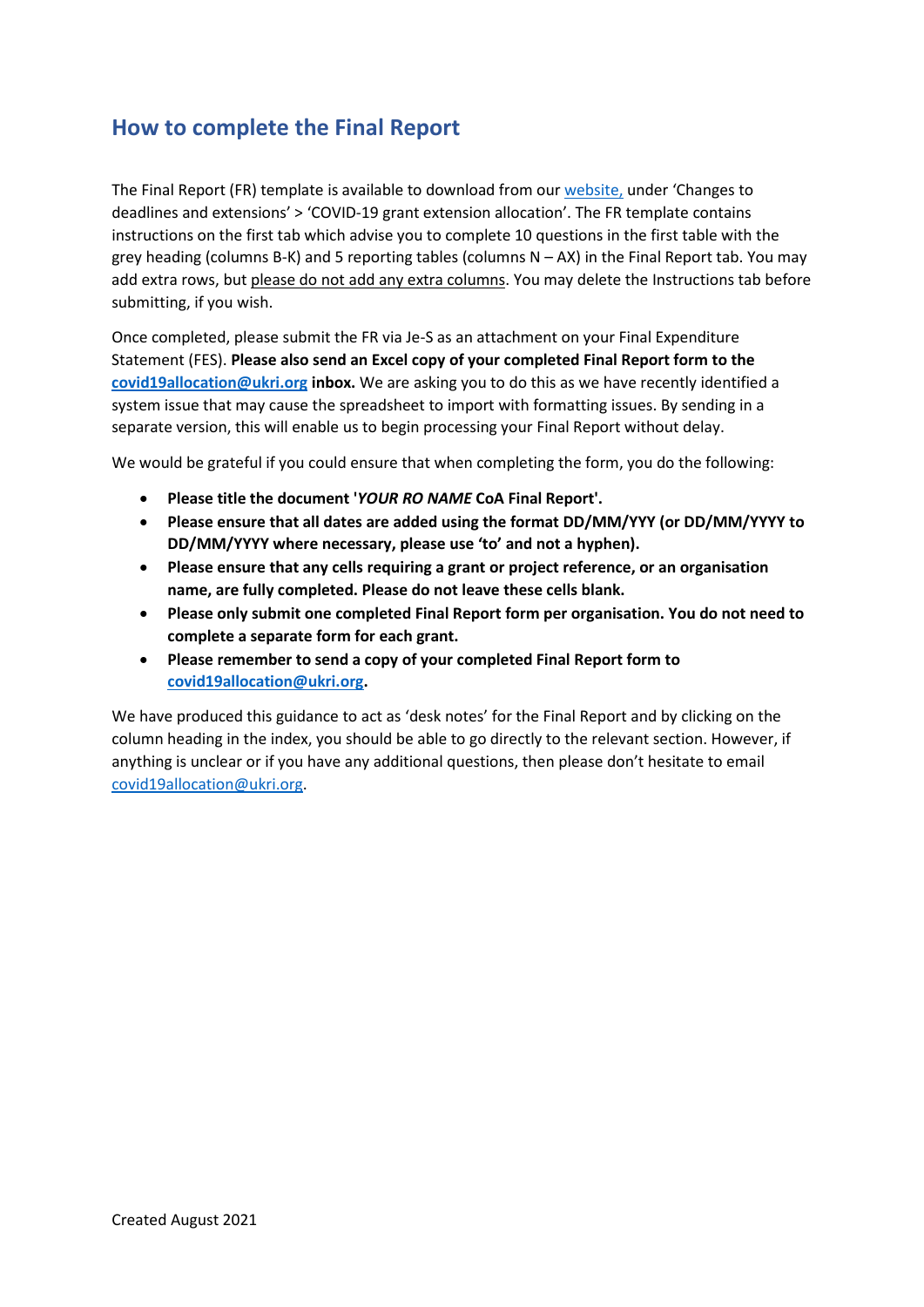### <span id="page-4-0"></span>**Table 1 (columns B-K):**

Please answer the first 9 questions using the dropdown options 'yes' or 'no' in column J. If 'no' is selected, please provide further details in column K. There is no need to provide additional justification for question 9 as this will be provided separately.

It is important to note that if you answer 'no' to questions 2,3,4 and 6 that this may mean that UKRI will seek to recover CoA costs from your organisation, as using the funding in this way was not compliant with the Terms & Conditions of the CoA funding.

### <span id="page-4-1"></span>Question 1

This question asks you to confirm, by selecting 'yes', that your distribution of the CoA funding maintained overall:

- the balance of your 2020/21 grant funding by protected characteristics, and mitigated disadvantages to protected groups incurred through the pandemic and its impact, and
- the disciplinary balance is reflected in the distribution of your organisation's 2020/21 grant funding by Council. Please note a 10% variation of the organisation's disciplinary balance is acceptable.

UKRI advised Research Organisations that if tensions were to arise between considerations concerning the balance of the grant funding by protected characteristics groups and the disciplinary balance, priority should have been given to allocate funds firstly to most vulnerable projects, secondly to maintain the balance of the organisation's 2020/21 grant funding by protected characteristics and thirdly to maintain the disciplinary balance as stated in the offer letter. We understand that this prioritisation meant that not all the requirements may have been maintained simultaneously. If you answer 'no' to this question, and you were not able to maintain all the requirements simultaneously, then you should provide an explanation against this question in column K. Your answer here may be subject to further checks by our Funding Assurance Team.

#### <span id="page-4-2"></span>Question 2

This question asks you to confirm, by selecting 'yes', that your organisation has not used the CoA to support staff that have been furloughed under the Coronavirus Job Retention Scheme. As noted in section 3.9 of the [CoA T&Cs,](https://www.ukri.org/wp-content/uploads/2021/03/UKRI-190321-COVID19GrantExtensionAllocation-TermsConditions.pdf) CoA funding should not have been used to support staff furloughed under this scheme.

### <span id="page-4-3"></span>Question 3

This question asks you to confirm, by selecting 'yes', that **non-ODA** projects ending before 30 September 2021 have not benefited from a no-cost extension and received CoA support, if UKRI had not approved the no-cost extension by 31 July 2020, apart from in the circumstances noted in sections 3.12 and 3.13 of the [CoA T&Cs.](https://www.ukri.org/wp-content/uploads/2021/03/UKRI-190321-COVID19GrantExtensionAllocation-TermsConditions.pdf)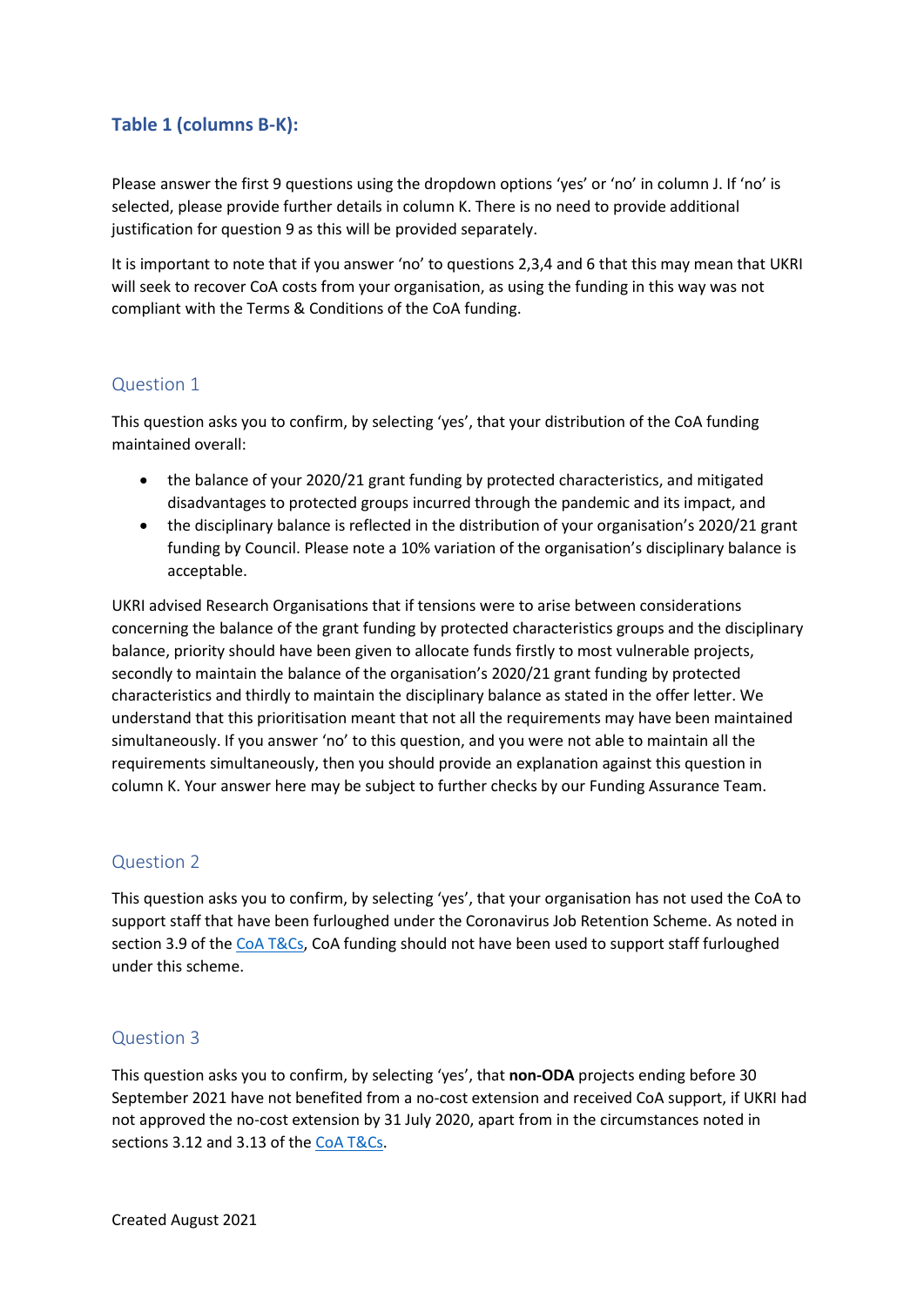### <span id="page-5-0"></span>Question 4

This question asks you to confirm, by selecting 'yes', that **ODA** projects ending before 30 September 2021 have not benefited from a no-cost extension and received CoA support, if the no-cost extension was not submitted to UKRI before 31 October 2020, apart from in the circumstances noted in sections 3.15 of the [CoA T&Cs.](https://www.ukri.org/wp-content/uploads/2021/03/UKRI-190321-COVID19GrantExtensionAllocation-TermsConditions.pdf)

### <span id="page-5-1"></span>Question 5

This question asks you to confirm, by selecting 'yes', that your Research Organisation maintained your current balance of support to Co-Investigators at relevant partner organisation(s) through the CoA. UKRI advised Research Organisations to prioritise the grants that were going to benefit from the CoA and have procedures in place to support Co-Investigators. This support should have been proportionate to the level of UKRI funding which was originally awarded to the partner organisation.

In practice this meant that for grants where the funding was/is channelled through one lead organisation and then dispersed to partners, this should have been treated as one award. Where any part of an award was deemed to need to utilise CoA funding, it was the responsibility of the lead organisation (who received the funding directly from UKRI) to ensure that they provided the relevant partner organisation(s) with CoA funding. The exception to this was in cases where both the lead organisation and the partner organisation agreed that they were going to utilise their own CoA awards to support their parts of the project.

Please note that these arrangements may be subject to checks by our Funding Assurance Team.

### <span id="page-5-2"></span>Question 6

This question asks you to confirm, by selecting 'yes', that you have not taken any funding from **ODA** grants to utilise through 'Change of Use'. As noted in section 2.6 of the CoA [T&Cs,](https://www.ukri.org/wp-content/uploads/2021/03/UKRI-190321-COVID19GrantExtensionAllocation-TermsConditions.pdf) this was not permitted. Further details about 'Change of Use' can be found in our [CoA Q&A](https://www.ukri.org/wp-content/uploads/2021/04/UKRI-150421-COVID19GrantExtensionAllocation-QA.pdf) document, question 6.

### <span id="page-5-3"></span>Question 7

This question asks you to confirm, by selecting 'yes', that the total amount of funding reported as the total in column Z matches the total amount of funding reported as being used for 'Change of Use' on the FES' of the grants were used to create your 'Change of Use' account (e.g. if you have reported utilising £10k of existing grant funding though 'Change of Use', then the total reported on the FES' of the grants used for this should total £10k). The transfers and charges to the allocation will be subject to review through UKRI Funding Assurance processes.

*N.B. It is important that you prioritise utilising your 'Change of Use' (which is drawn from your organisation's existing portfolio) first, to ensure that there is no internal credit as of 30/09/20201, when the CoA grants end.*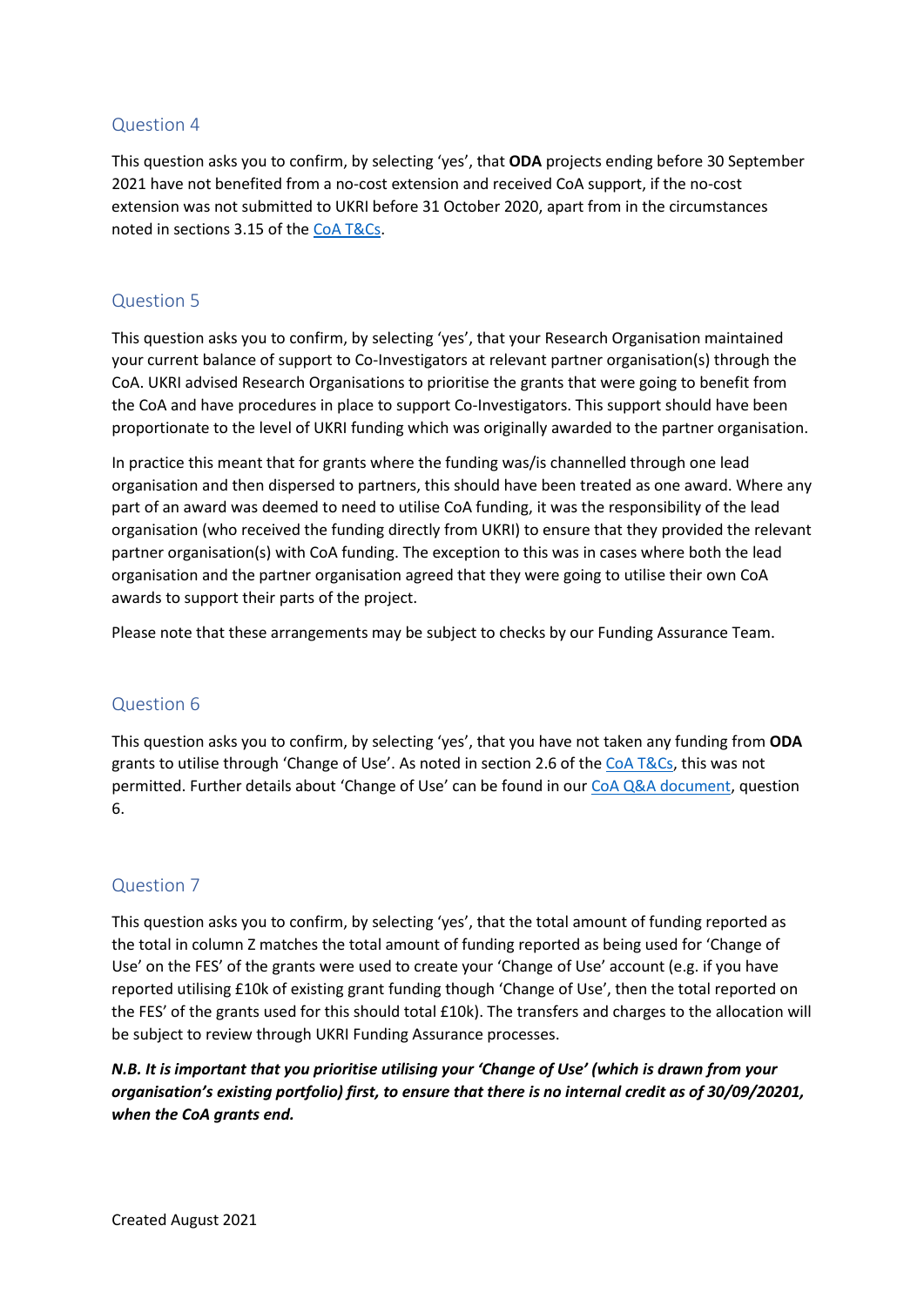### <span id="page-6-0"></span>Question 8

This question asks you to confirm, by selecting 'yes', that at least 35% of your CoA funding (including any 'Change of Use', if utilised) has been used to provide for Directly Incurred costs. Please note that the 35% should reflect your total **spend**, and not the total amount of CoA awarded. As an example, if your CoA allocation was £10,000 and your total spend was £5,000, then 35% of the £5,000 should have been used to provide for Directly Incurred costs.

#### <span id="page-6-1"></span>Question 9

This question asks you to confirm, by selecting 'yes', if you intend to request an Additional CoA to utilise underspend on specific awards (for further details about the Additional CoA, please see our [FAQs, question 7.15\)](https://www.ukri.org/wp-content/uploads/2021/04/UKRI-150421-COVID19GrantExtensionAllocation-QA.pdf)

### <span id="page-6-2"></span>Question 10

Please use the space in the row 15 to provide your answer to question 10. We are particularly interested if the decision-making processes which were used to prioritise the allocation of the CoA significantly deviated from the process which was outlined in your Governance Plan. If this is the case, you should use this section to describe these changes, the rationale behind them and their impact.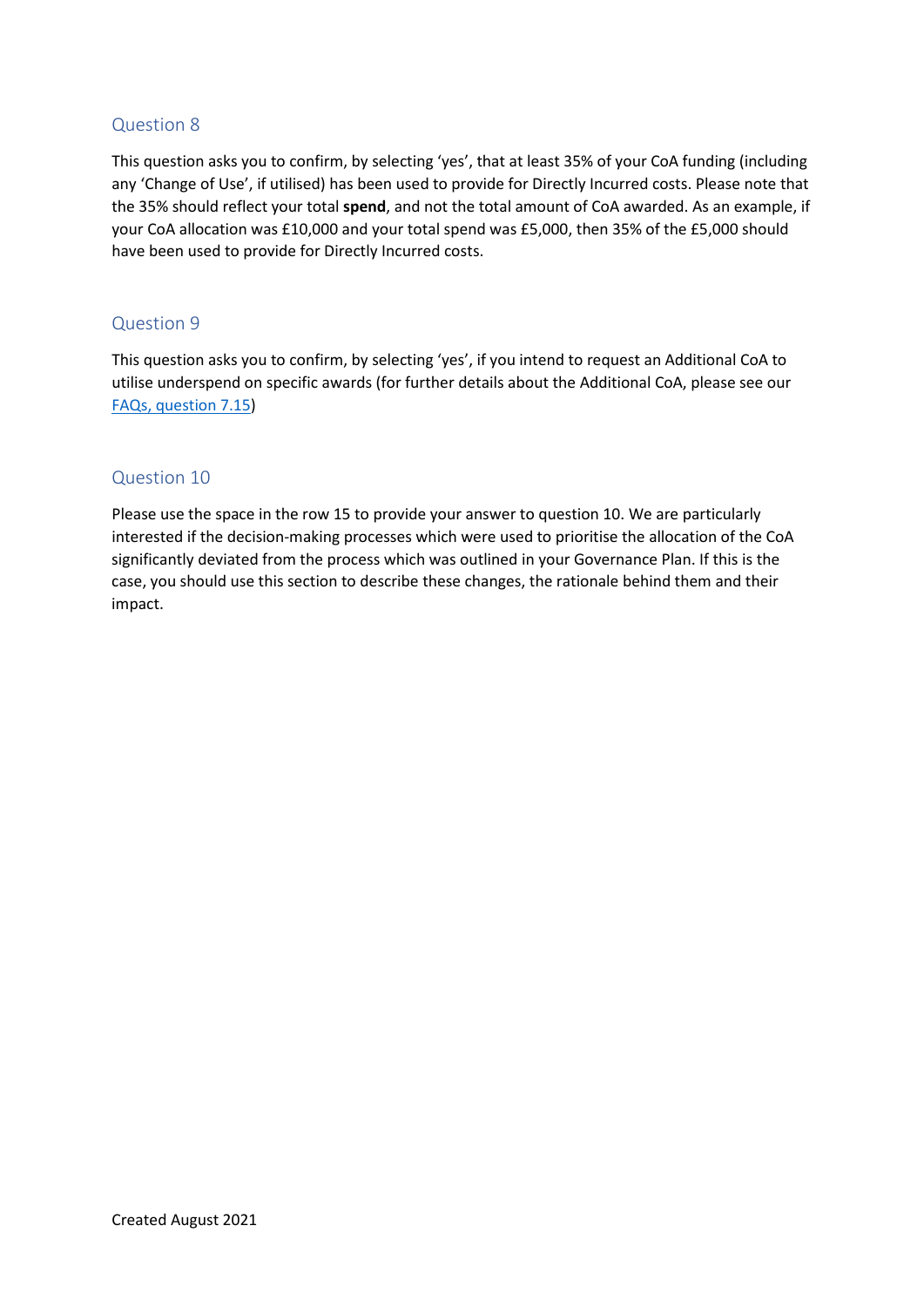### <span id="page-7-0"></span>**Table 2 (columns N-U): 'CoA Funding allocated to projects'**

This section is where you should record the amount of CoA and/or 'Change of Use' (CoU) funding allocated to individual projects.

Each individual project supported by the CoA (and/or CoU) should be listed as a separate entry. In cases where funding was allocated to a lead grant and managed by the lead, and where it is not possible to separately record the amounts used by the 'child' grants, then all associated proposals benefitting from the CoA should be listed in the same cell, with the lead grant highlighted in bold.

Where an indirect cost has been applied as a block charge (see question 7.4 in th[e CoA](https://www.ukri.org/wp-content/uploads/2021/04/UKRI-150421-COVID19GrantExtensionAllocation-QA.pdf) Q&A document), please note this on a single row and provide some further detail on the allocation or apportionment methodology applied in column U.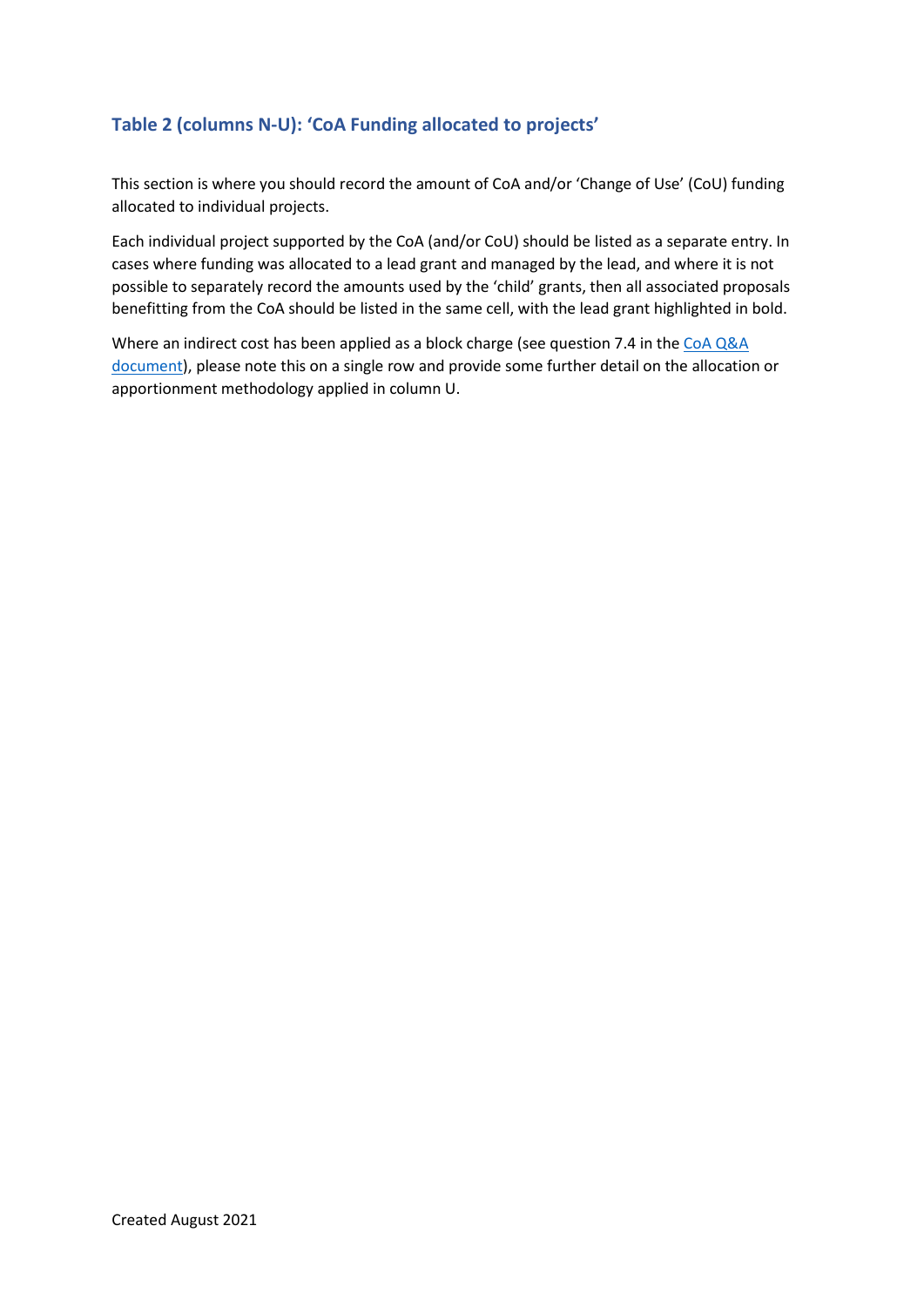### <span id="page-8-0"></span>Example Table 2:

N.B. The guidance row can be deleted when submitting the Final Report.

| N                                                                                                                                                                                                                                                                                                                                                                                              | o                                                                                                                                                                                         | P                                            | o                                                                                     | R                                                                | s                                                                                                                                                                                                                                                                                                                                   | т                                                                                                                                                                                                               | U                                                                                                                                                           |
|------------------------------------------------------------------------------------------------------------------------------------------------------------------------------------------------------------------------------------------------------------------------------------------------------------------------------------------------------------------------------------------------|-------------------------------------------------------------------------------------------------------------------------------------------------------------------------------------------|----------------------------------------------|---------------------------------------------------------------------------------------|------------------------------------------------------------------|-------------------------------------------------------------------------------------------------------------------------------------------------------------------------------------------------------------------------------------------------------------------------------------------------------------------------------------|-----------------------------------------------------------------------------------------------------------------------------------------------------------------------------------------------------------------|-------------------------------------------------------------------------------------------------------------------------------------------------------------|
|                                                                                                                                                                                                                                                                                                                                                                                                |                                                                                                                                                                                           |                                              | <b>TABLE 2</b>                                                                        |                                                                  |                                                                                                                                                                                                                                                                                                                                     |                                                                                                                                                                                                                 |                                                                                                                                                             |
|                                                                                                                                                                                                                                                                                                                                                                                                | Additional funding allocated to<br>Please<br>project(s):                                                                                                                                  |                                              |                                                                                       | Impact of the additional funding on the project,<br>in terms of: |                                                                                                                                                                                                                                                                                                                                     |                                                                                                                                                                                                                 |                                                                                                                                                             |
| <b>UKRI Project</b><br>ID(s)/Grant<br>Reference(s)*<br>(Excluding<br><b>ODA</b> projects)                                                                                                                                                                                                                                                                                                      | indicate here<br>if this grant is<br>not held by<br>your<br>organisation                                                                                                                  | Date range<br>when the cost<br>incurred      | <b>Directly</b><br>from your<br><b>UKRI</b><br>COVID-19<br><b>Allocation</b><br>(CoA) | Through<br>the<br>"Change<br>of Use"                             | End date of<br>grant (as<br>reported in<br>$Je-S$                                                                                                                                                                                                                                                                                   | Project time-<br>scales                                                                                                                                                                                         | <b>Balance and type</b><br>of resources on<br>which the funding<br>is being spent                                                                           |
| *for costs<br>incurred by<br>multiple projects<br>where the cost<br>cannot be<br>allocated<br>separately.<br>insert all project<br>IDs/grant<br>references here.<br>Where an<br>Indirect cost has<br>been applied as<br>a block charge<br>(see 7.4 in our<br>FAQs), please<br>note this on a<br>single row and<br>highlight the<br>allocation/apport<br>ionment<br>methodology in<br>column U. | Please add an<br>X to this<br>column if this<br>grant is not<br>held by your<br>organisation.<br>Please leave<br>this column<br>blank if your<br>organisation<br>does hold this<br>grant. | <b>DD/MM/YYYY</b><br>to<br><b>DD/MM/YYYY</b> | £<br>insert if<br>applicable                                                          | £<br>insert if<br>applicable                                     | N.B.<br>Depending<br>on the<br>number of<br>grants ending<br>after 30th<br>September<br>2021 that are<br>utilising CoA<br>support we<br>may need to<br>contact<br>organisations<br>for further<br>information.<br>This is<br>because the<br>utilisation of<br>CoA on those<br>grants could<br>lead to<br>underspendin<br>q in-year. | <b>IBrief</b><br>description,<br>e.g. "the<br>project end<br>date has<br>changed<br>from<br><b>DD/MM/YYY</b><br>Y to<br>DD/MM/YYY<br>Y"J                                                                        | [Brief description,<br>e.g. "more<br>resource was<br>allocated to field<br>experiments"]                                                                    |
| NE/XXXXXX/1                                                                                                                                                                                                                                                                                                                                                                                    |                                                                                                                                                                                           | 01/04/2021<br>fo<br>30/09/2021               | 20.465.02                                                                             | N/A                                                              | 31/03/2021                                                                                                                                                                                                                                                                                                                          | The CoA<br>was used to<br>provide<br>additional<br>support to<br>the project<br>following the<br>end of the<br>grant in<br>March<br>2021. The<br>project<br>continued<br>from<br>01/04/2021<br>to<br>30/09/2021 | The CoA funding<br>was used to<br>support staff and<br>PDRA costs over<br>the funded period.<br>The funding also<br>includes Estates<br>and Indirect costs. |
| ST/XXXXXX/1                                                                                                                                                                                                                                                                                                                                                                                    |                                                                                                                                                                                           | 01/05/2021<br>to<br>30/09/2021               | 15,572.99 2,236.45 31/11/2021                                                         |                                                                  |                                                                                                                                                                                                                                                                                                                                     | The CoA<br>funding was<br>used to<br>provide a<br>period of<br>additional<br>support from<br>01/05/2021<br>to<br>30/09/2021<br>to mitigate<br>delays<br>caused by<br>the COVID-<br>19 pandemic.                 | The CoA fundina<br>was used to<br>support staff costs,<br>Estates and<br>Indirect costs over<br>the funded period.                                          |
| <b>Indirect Costs</b>                                                                                                                                                                                                                                                                                                                                                                          |                                                                                                                                                                                           | 01/04/2020<br>То<br>30/09/2021               | 58,743.92 5,904.17                                                                    |                                                                  |                                                                                                                                                                                                                                                                                                                                     | The CoA was<br>used to pay a<br>block charge<br>covering<br>Indirect costs<br>for all grants<br>utilising CoA.                                                                                                  | The block charge<br>was calculated<br>using the<br>university's internal<br>methodology,<br>which calculates<br>Indirect costs by                           |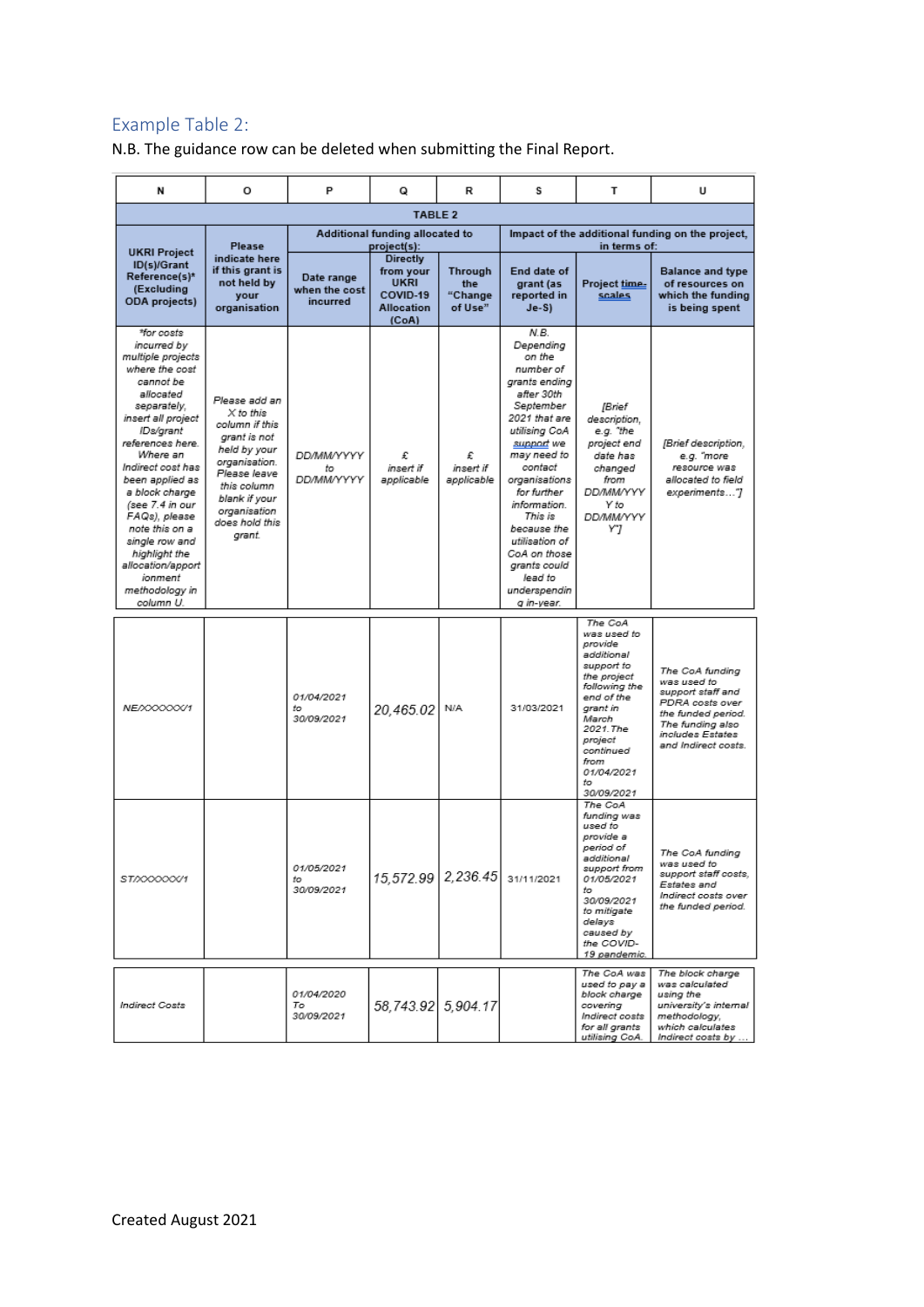### <span id="page-9-0"></span>Column N/Project IDs

This column should be used to note the grant or project ID of each individual project that has utilised CoA. This should be the UKRI Grant Reference (i.e., for Research Council awards the Grant Reference beginning AH/, BB/ etc., or for Innovate Projects the project reference number). Please do not add your own internal references to this column and please do not leave this column blank.

### <span id="page-9-1"></span>Column O/Please indicate here if this grant is not held by your organisation

If you have allocated CoA support to a grant or project where you are not the grant-holding organisation, please add an X to this column. For example, if you have utilised CoA funding as the academic partner on an Innovate project or in support of your organisation's element of a research grant awarded by UKRI where you are not the grant-holding organisation, then please put an X in this column. If you are the grant-holding organisation for the award(s) listed in column N, then please leave this cell blank. Please note that the source of funding for the grant or project must be from UKRI. CoA cannot be used on grants awarded by other funders.

### <span id="page-9-2"></span>Column P/Date range when the cost incurred

Please ensure that dates are reported in the DD/MM/YYY format (or DD/MM/YYYY to DD/MM/YYYY where necessary, please use 'to' and not a hyphen).

In this column, you should note the date range that the CoA support covered (i.e. 24/03/2021 to 24/06/2021). This can be beyond the end date of the original grant or project, up to 30 September 2021.

If you have a project which will be in receipt of CoA support beyond 30 September 2021 (please see the [CoA](https://www.ukri.org/wp-content/uploads/2021/04/UKRI-150421-COVID19GrantExtensionAllocation-QA.pdf) Q&A document, question 7.15 for more information on the Additional CoA process, or the [Additional CoA guidance\)](https://www.ukri.org/publications/additional-covid-19-extension-allocation-guidance/) then you should note here the final date by which you anticipate the CoA support for the project will end. To aid our reporting, please highlight these rows in yellow so that they are clearly visible.

### <span id="page-9-3"></span>Column Q/Directly from your UKRI COVID-19 Allocation (CoA)

In this column, list the exact amount that the project utilised directly from the CoA award, not including any 'Change of Use' funding. Please do not round the amount up or down, as this will create a mis-match with the figure reported on your FES, and the Final Report will be returned to you for amendment.

**When all projects have been entered, please use the 'sum' function to create a total cost for this column at the bottom of the list of entries.** 

<span id="page-9-4"></span>Column R/Through 'Change of Use' of other funded research projects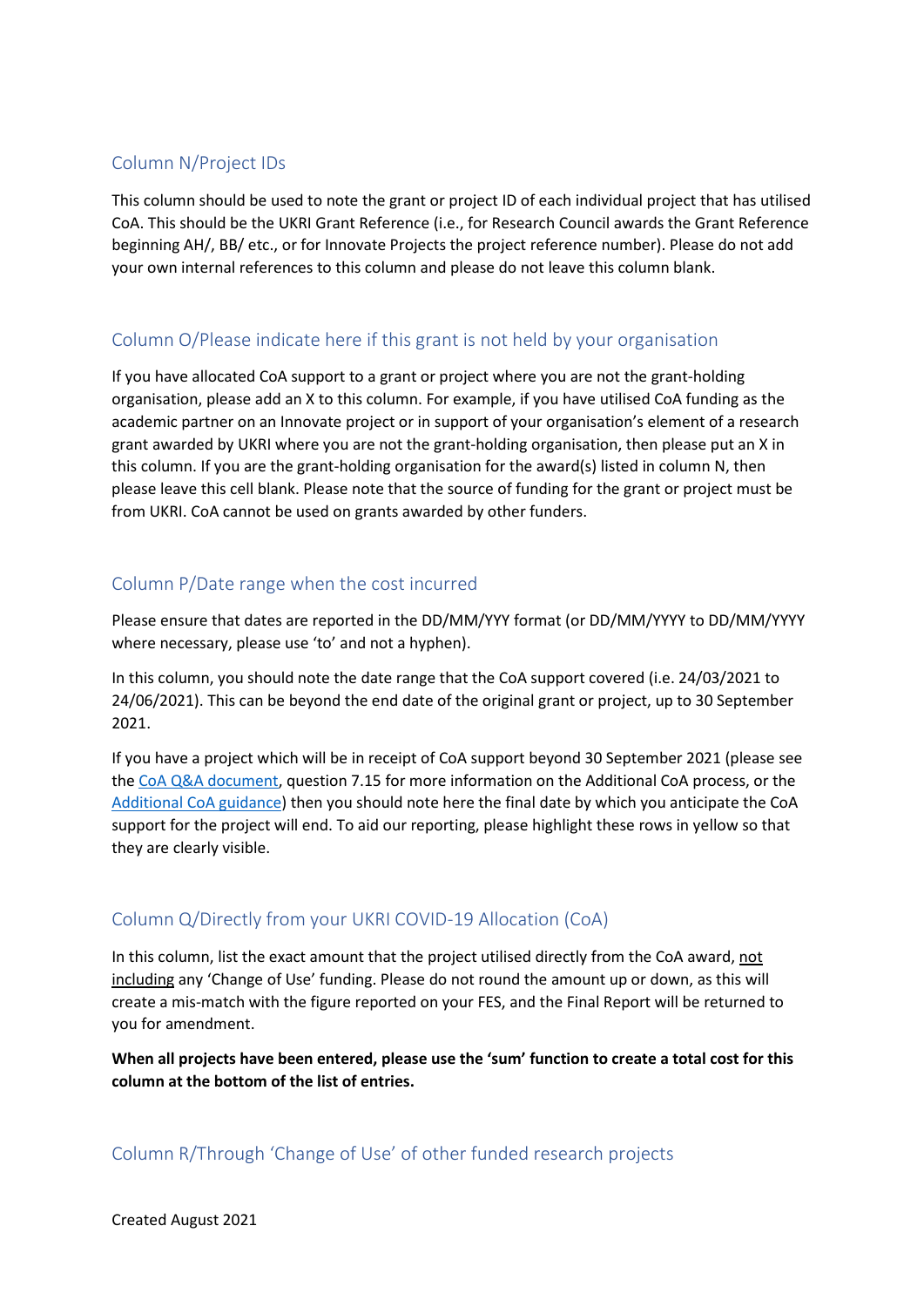In this column, please list the amount the project utilised from your 'Change of Use' (CoU) funding. Please do not round the figure up or down.

CoU is the funding that you were able direct from existing awards to create a CoU account to in additional to your CoA award. The figure in this column needs only to be a total amount. If the CoU utilised by the project came from several other funded research projects, you do not need to itemise the individual amount taken from each award. If you did not utilise CoU funding for a project, then please note '0' in this column.

Please note that only grants ending after 31/03/2021 could be used for CoU. You may wish to check at this point that the grants which you have utilised for CoU met this criterion.

**When all the grants have been entered, please use the 'sum' function to create a total cost for this column at the bottom of the list of entries.**

### <span id="page-10-0"></span>Column S/End date of grant (as reported in Je-S)

Please ensure that dates are reported in the DD/MM/YYYY format.

List here the end date of the grant as currently reported in Je-S. If you have an entry for multiple projects where the cost cannot be allocated separately, or where an indirect cost has been applied as a block charge, then please leave this column blank, but for individual grants then please add the end date in here.

Depending on the number of grants ending after 30/09/20201 that are utilising CoA support, we may need to contact organisations for further information. This is because the utilisation of CoA on those grants could lead to underspending in-year.

#### <span id="page-10-1"></span>Column T/Project timescales

Please ensure that dates are reported in the DD/MM/YYY format (or DD/MM/YYYY to DD/MM/YYYY where necessary, please use 'to' and not a hyphen).

In this column, add a brief note to indicate any change to the **project** timescale due to the use of CoA. You do not need to note here any previous costed or no-cost grant extensions that fall outside of the CoA support period.

For example, if you have utilised CoA to support a project beyond the end date of the original grant, you can note this here. We are differentiating between grants and projects here as the 'research project' may have continued, with CoA support, beyond the end date of the grant or Innovate project through which it was originally funded. As an example, the *grant* through which a research project was originally funded ended on 31/03/2021, but the research project associated with that grant continued for a further six months, utilising CoA funding. In this case, you would enter the end date of the grant (as reported in Je-S) in column S, but then in this column you would add a note to describe how the *project* continued from 01/04/2021 to 30/09/2021.

<span id="page-10-2"></span>Column U/Balance and type of resources on which the funding is being spent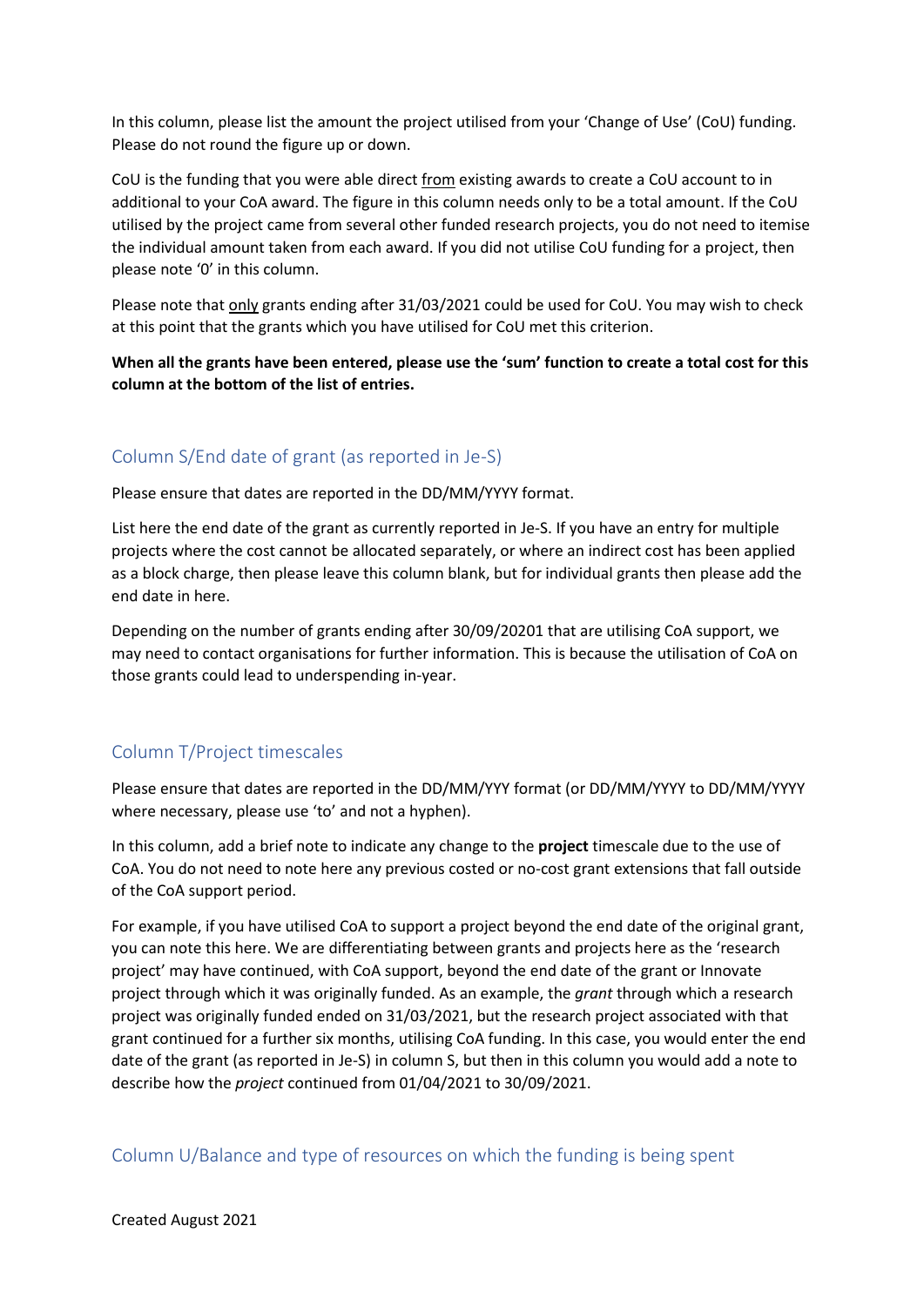Please add a brief note describing how the CoA and/or CoU funding has been used to support the project. This cell is not restricted by character count, but the descriptions should be high-level rather than minutely detailed. Where an entry has been created for a block charge, please use this cell to provide a brief description of the allocation or apportionment methodology applied to calculate the block charge. Where we refer to the 'balance', we mean the balance between the different types of resources supported (i.e. staff costs, consumables, PDRA time, Estates and Indirect costs) and not a financial balance.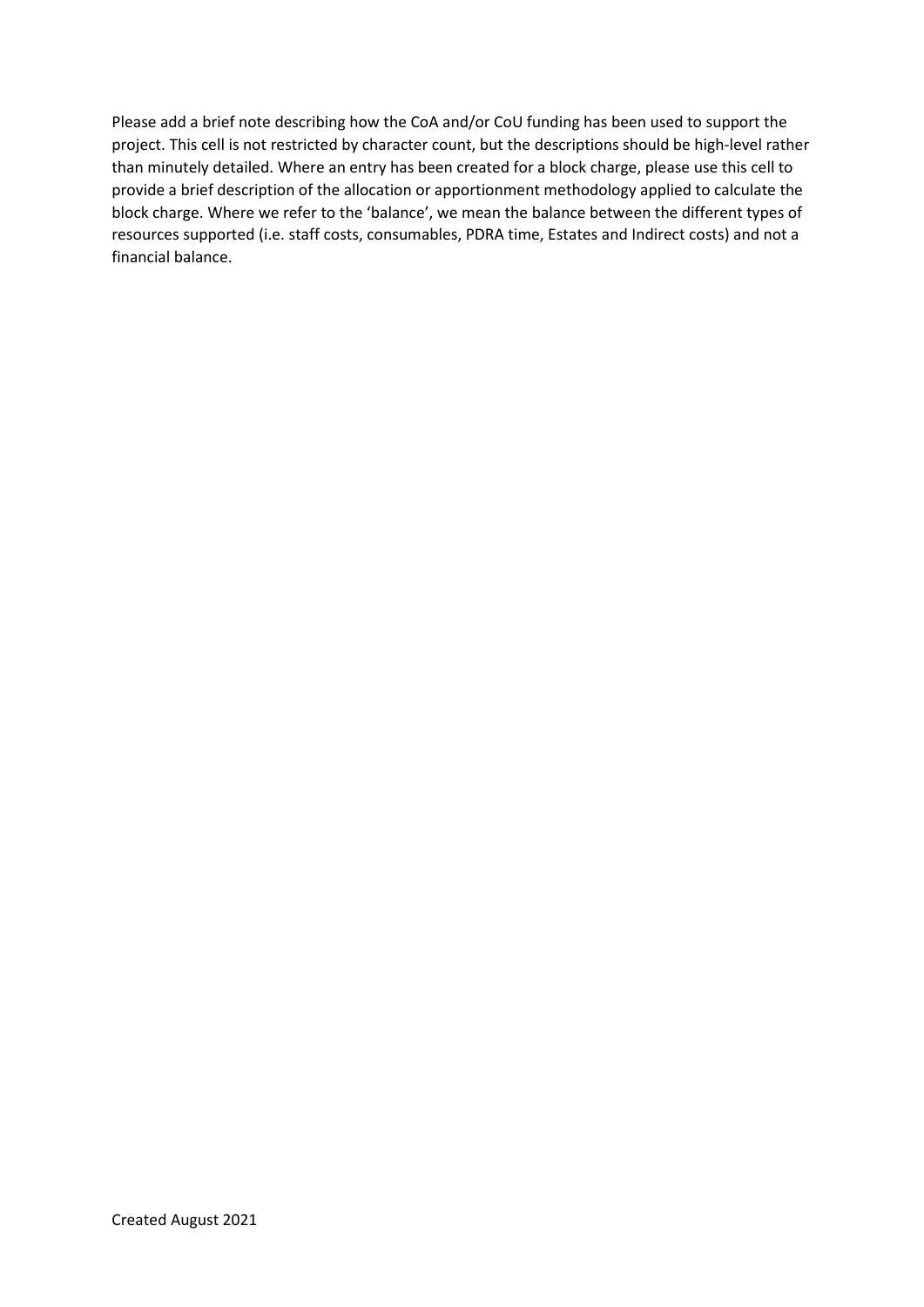### <span id="page-12-0"></span>**Table 3 (columns X-Z): 'Change of use of funding from non-ODA grants ending after 31 March 2021'**

For information, the CoA award consisted of both a UKRI CoA grant and a sum permitted for 'Change of Use' (CoU) from existing grant funding. This was to enable research organisations to use incurred savings as a result of reduced activity during the pandemic (for example, reduced travel and expenditure on consumables) to support the objective of the allocation, which was to provide financial support those grants affected by the COVID-19 pandemic.

CoU was restricted to grants with **an end date after 31/03/2021**, and no funding could be taken from ODA grants to utilise as CoU. Further information about CoU can be found in our [CoA Q&A](https://www.ukri.org/wp-content/uploads/2021/04/UKRI-150421-COVID19GrantExtensionAllocation-QA.pdf)  [document,](https://www.ukri.org/wp-content/uploads/2021/04/UKRI-150421-COVID19GrantExtensionAllocation-QA.pdf) question 6.

#### <span id="page-12-1"></span>Example Table 3:



### <span id="page-12-2"></span>Column X/Project ID/Grant Reference

Please list the grant or project ID of each individual project from which funding was taken to build your 'Change of Use' account. This should be the UKRI Grant reference (i.e., for Research Council awards the Grant Reference beginning AH/, BB/ etc., or for Innovate Projects the project reference number) Please do not add internal references to this column, and please do not leave this column blank.

#### <span id="page-12-3"></span>Column Y/Date funding transfer was recorded internally

Please ensure that dates are reported in the DD/MM/YYYY format.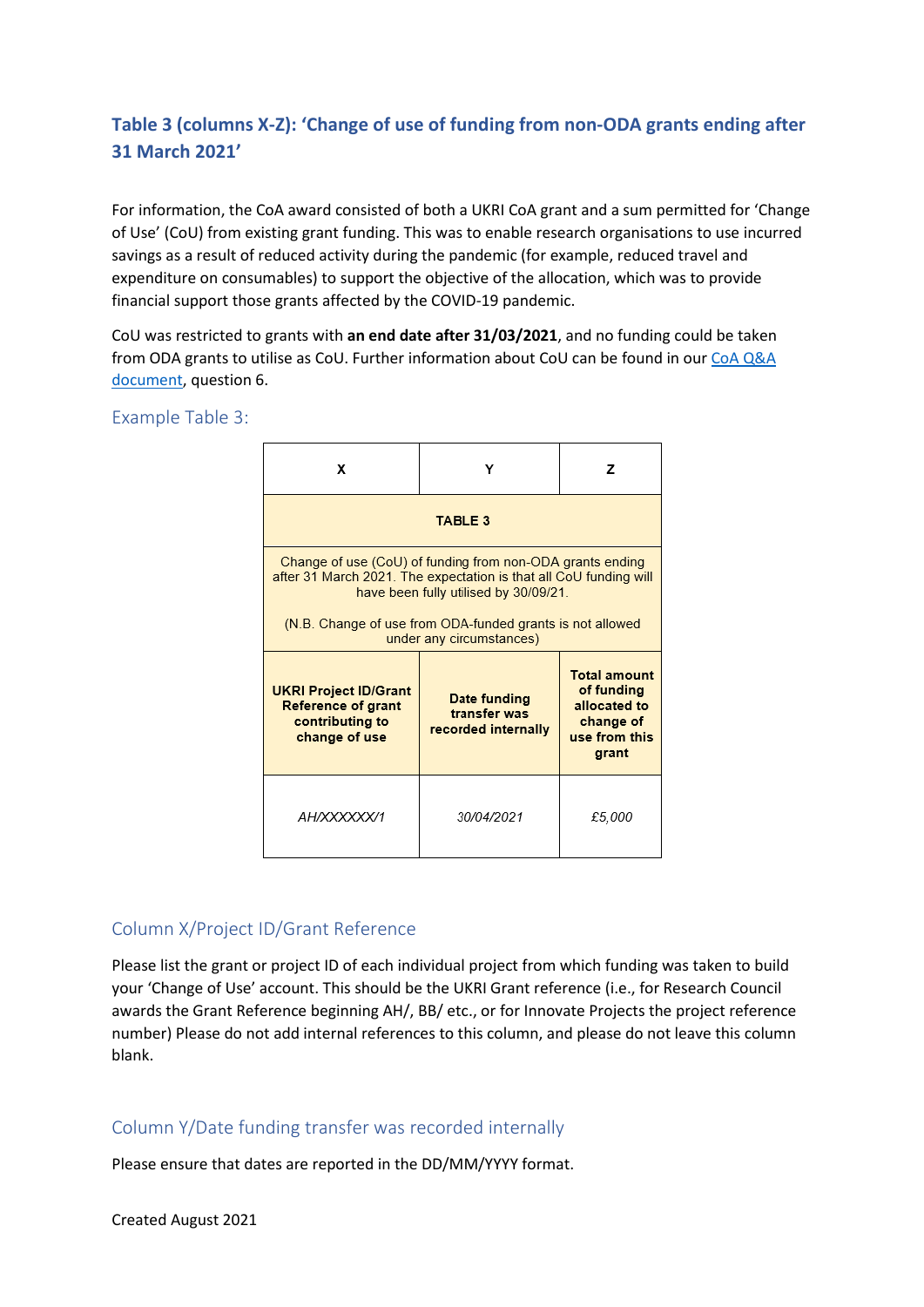Research Organisations seeking to apply 'Change of Use' of existing grants were required to make an internal charge against the existing grants and a corresponding internal credit to the allocation. Please list the date of transfer as input to your system.

The transfers and charges to the allocation will be subject to UKRI Funding Assurance processes.

### <span id="page-13-0"></span>Column Z/Total amount of funding allocated to change of use from this grant

Please enter the total amount as a single figure. You do not need to provide an itemised list. However, please do not round the figure up or down – the figure entered here should match the figure entered on the FES for the grant from which you have taken funding for Change of Use.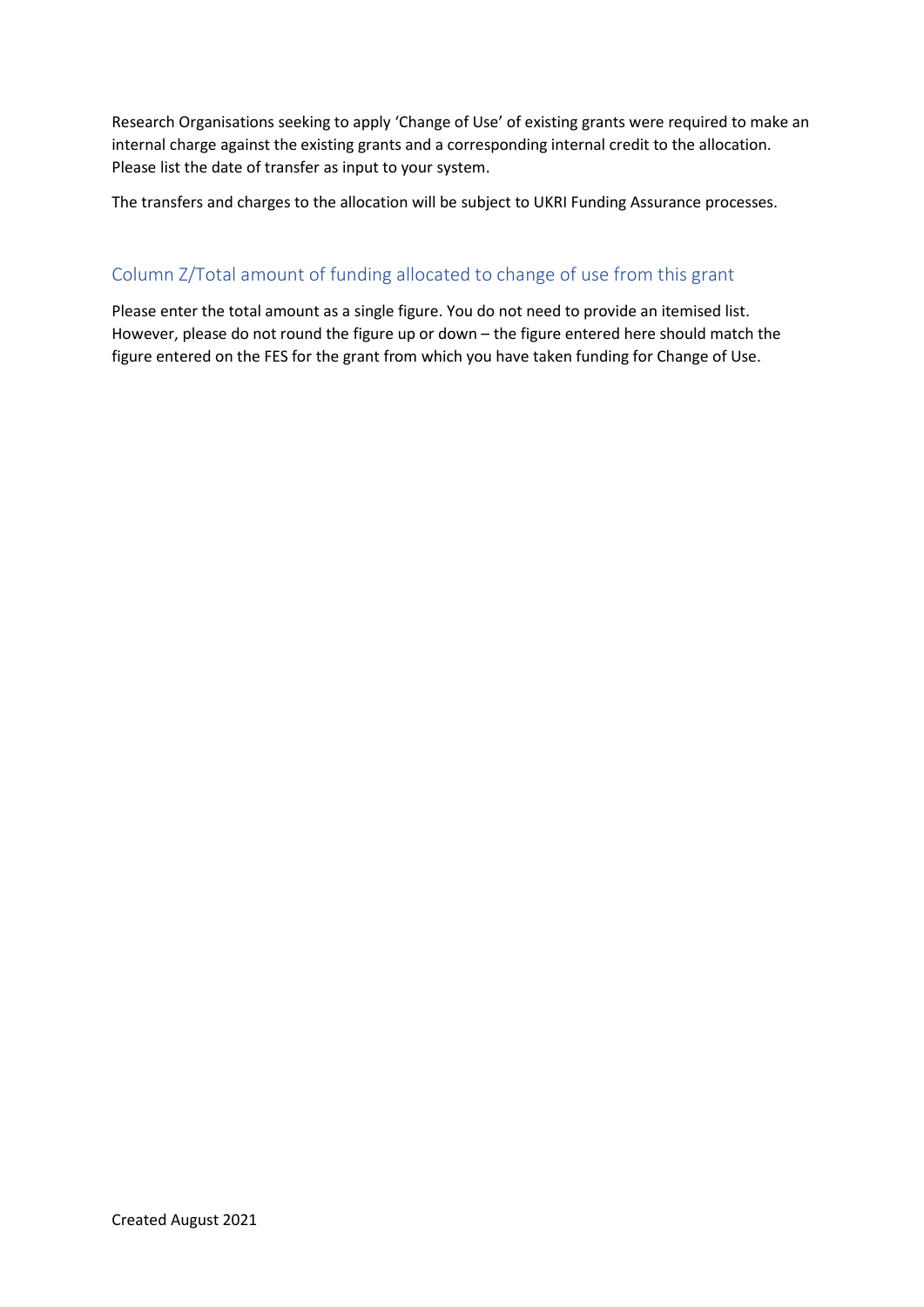### <span id="page-14-0"></span>**Table 4 (columns AC-AH): 'The total amount of CoA funding utilised on ODA projects in 2020 as reported on your organisation's interim report'**

This table is where you should report on the amount allocated to ODA projects since submission of your Interim Report in December '20/January '21.

In **cell AH3**, please confirm the total amount of CoA funding (including any Change of Use funding) utilised on ODA projects **in 2020** as reported on your organisation's Interim Report. This figure should not be the total amount of CoA utilised on ODA grants across the entire lifetime of the CoA, all you need to do in this cell is provide the total figure provided in your interim report. You do not need to re-enter any further information from the Interim Report into the Final Report. However, you should include in this table any CoA funding that has been allocated to projects since submission of the Interim Report. If you reported a zero/nil return to UKRI on an Interim Report, then please enter 0 in cell AH3.

**If you have not utilised any CoA funding on ODA projects, then please write n/a in cell AC6 (the example information may be deleted). You do not need to complete this table and can move on to Table 5.** 

#### <span id="page-14-1"></span>Example Table 4:

N.B. The guidance row can be deleted when submitting the Final Report.

| AC                                                                                                                                                                    | AD                                                                                                                                    | AЕ                                                                                    | AF                                      | AG                                                                                                                                                    | ΑН                                                                                                                                                                                    |  |
|-----------------------------------------------------------------------------------------------------------------------------------------------------------------------|---------------------------------------------------------------------------------------------------------------------------------------|---------------------------------------------------------------------------------------|-----------------------------------------|-------------------------------------------------------------------------------------------------------------------------------------------------------|---------------------------------------------------------------------------------------------------------------------------------------------------------------------------------------|--|
|                                                                                                                                                                       |                                                                                                                                       | <b>TABLE 4</b>                                                                        |                                         |                                                                                                                                                       |                                                                                                                                                                                       |  |
|                                                                                                                                                                       | Please confirm the total amount of CoA funding utilised on ODA<br>projects in 2020 as reported on your organisation's interim report. |                                                                                       |                                         |                                                                                                                                                       |                                                                                                                                                                                       |  |
|                                                                                                                                                                       |                                                                                                                                       | Additional funding allocated to this<br>project(s):                                   | <b>ODA</b> compliance of the<br>project |                                                                                                                                                       |                                                                                                                                                                                       |  |
| <b>UKRI Project</b><br>ID(s)/Grant<br>References*<br>(ODA projects<br>only)                                                                                           | Date when<br>the cost<br>incurred                                                                                                     | <b>Directly</b><br>from your<br><b>UKRI</b><br>COVID-19<br><b>Allocation</b><br>(CoA) | <b>Through</b><br>"Change<br>of Use"    | <b>Project</b><br>timescales                                                                                                                          | <b>Balance and</b><br>type of<br>resources on<br>which the<br>funding is<br>being spent                                                                                               |  |
| *for costs<br>incurred by<br>multiple<br>projects where<br>the cost cannot<br>be allocated<br>separately,<br>insert all<br>project<br>IDs/grant<br>references<br>here | <b>DD/MM/YYYY</b>                                                                                                                     | £<br>insert if<br>applicable                                                          | £<br>insert if<br>applicable            | <b>[Brief</b><br>description,<br>e.g. "the<br>project end<br>date has<br>now<br>changed<br>from X to Y"]                                              | <b>IBrief</b><br>description.<br>e.g. "more<br>resource is<br>being allocated<br>to field<br>experiments"]                                                                            |  |
| BB/XXXXX/1                                                                                                                                                            | 01/02/2021 to<br>30/09/2021                                                                                                           | £32,750                                                                               | £4.000                                  | The CoA<br>funding was<br>used to<br>provide<br>additional<br>support to<br>the research<br>project after<br>the end of<br>the grant on<br>31/01/2021 | The funding<br>was used to<br>cover staff time.<br>consumables<br>and field<br>experiments on<br>the project. We<br>have ensured<br>that the project<br>remained ODA<br>complaint by. |  |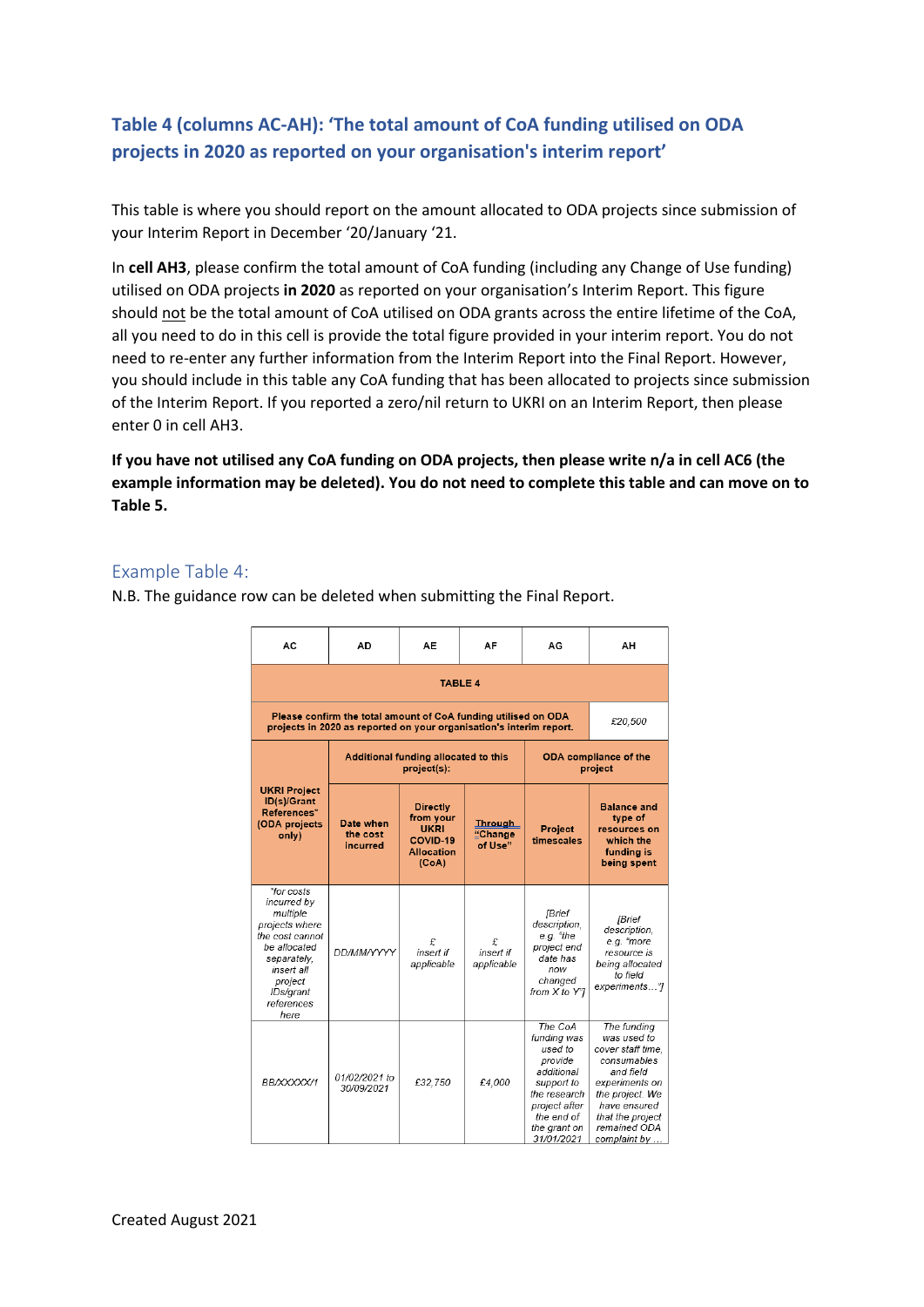### <span id="page-15-0"></span>Column AC/UKRI Projects (IDs)/Grant References

This column should be used to note the grant reference or project ID of each individual project. This should be the UKRI Grant Reference (i.e., for Research Council awards the Grant Reference beginning AH/, BB/ etc., or for Innovate Projects the project reference number) Please do not use internal references and please do not leave this column blank.

### <span id="page-15-1"></span>Column AD/Date when the cost incurred

Please ensure that dates are reported in the DD/MM/YYY format (or DD/MM/YYYY to DD/MM/YYYY where necessary, please use 'to' and not a hyphen).

In this column, please note the date range that the CoA support covered for the grant referenced in column AC (i.e. 24/03/2021 to 24/06/2021). This can be beyond the end date of the supported grant, up to 30/09/2021.

If you have a project which will be in receipt of CoA support beyond 30/09/21 (please see question 7.15 in the [CoA Q&A document](https://www.ukri.org/wp-content/uploads/2021/04/UKRI-150421-COVID19GrantExtensionAllocation-QA.pdf) for more information on the Additional CoA process) then you should note here the final date by which you anticipate the CoA support for the project will end.

### <span id="page-15-2"></span>Column AE/Directly from your UKRI COVID-19 Allocation (CoA)

Please list here the amount that the project utilised directly from the CoA award, **not including** any CoU funding utilised by the grant. Please do not round the amount up or down, as this will create a mis-match with the figure reported on your FES, and the Final Report will be returned to you for amendment.

**When all the grants have been entered, please use the 'sum' function to create a total cost for this column at the bottom of the list of entries.**

### <span id="page-15-3"></span>Column AF/Through 'Change of Use' of other funded research project

List here the amount the project utilised from 'Change of Use' (CoU) funding. Please do not round this figure up or down.

CoU is the funding that you were able direct from existing awards to create your CoU account. The figure in this column needs only to be a total amount. If the CoU came from several other funded research projects, you do not need to itemize the individual amount taken from each grant. If you did not utilise CoU funding for an award, then please note '0' in this column.

**When all the grants have been entered, please, use the 'sum' function to create a total cost for this column at the bottom of the list of entries.** 

### <span id="page-15-4"></span>Column AG/Project timescales

Please ensure that dates are reported in the DD/MM/YYY format (or DD/MM/YYYY to DD/MM/YYYY where necessary, please use 'to' and not a hyphen).

Created August 2021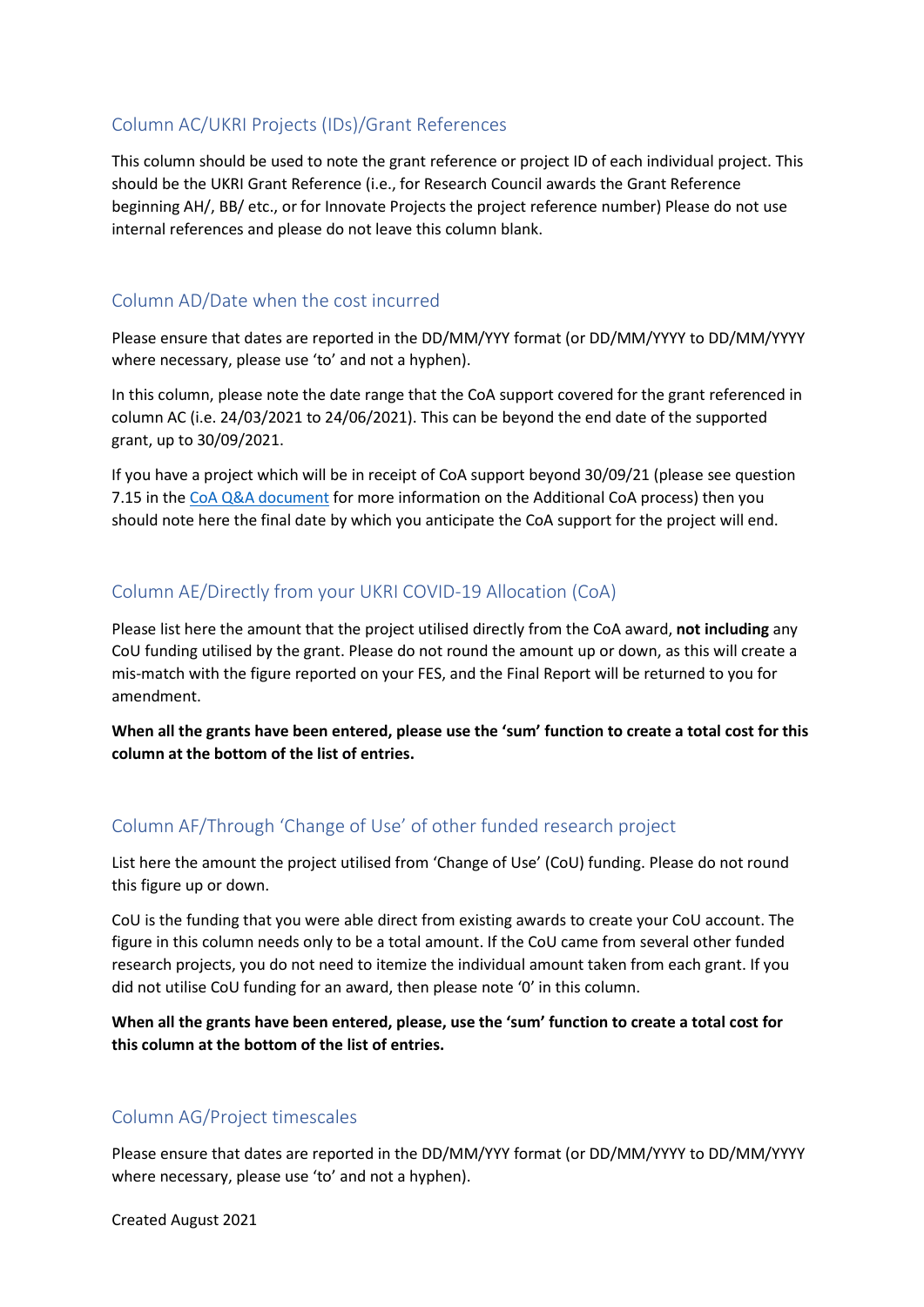In this column, please add a brief note to indicate any change to the project timescale due to the use of CoA. You do not need to note here any previous costed or no-cost extensions that fall outside of the CoA support period.

For example, if you have utilised CoA to support a project beyond the end date of the original grant, you can note this here. We are differentiating between grants and projects here as the 'research project' may have continued, with CoA support, beyond the end date of the grant or Innovate project through which it was originally funded.

As an example, the *grant* through which a research project was originally funded ended on 31st March 2021, but the *research project* associated with that grant continued for a further six months, utilising CoA funding. In this case, you may note the end date of the grant (as reported in Je-S) here, but then add a brief note to describe how the *project* then continued from 01/04/2021 to 30/09/2021, utilsing CoA funding.

### <span id="page-16-0"></span>Column AH/Balance and type of resources on which the funding is being spent

Please add a brief note describing how the CoA and/or CoU funding has been used to support the project, and importantly, **how you have ensured that the project has remained ODA compliant**. This cell is not restricted by character count, but the descriptions should be high-level rather than minutely detailed. Where we refer to the 'balance', we mean the balance between the different types of resources supported (i.e. staff costs, consumables, PDRA time, Estates and Indirect costs) and not a financial balance.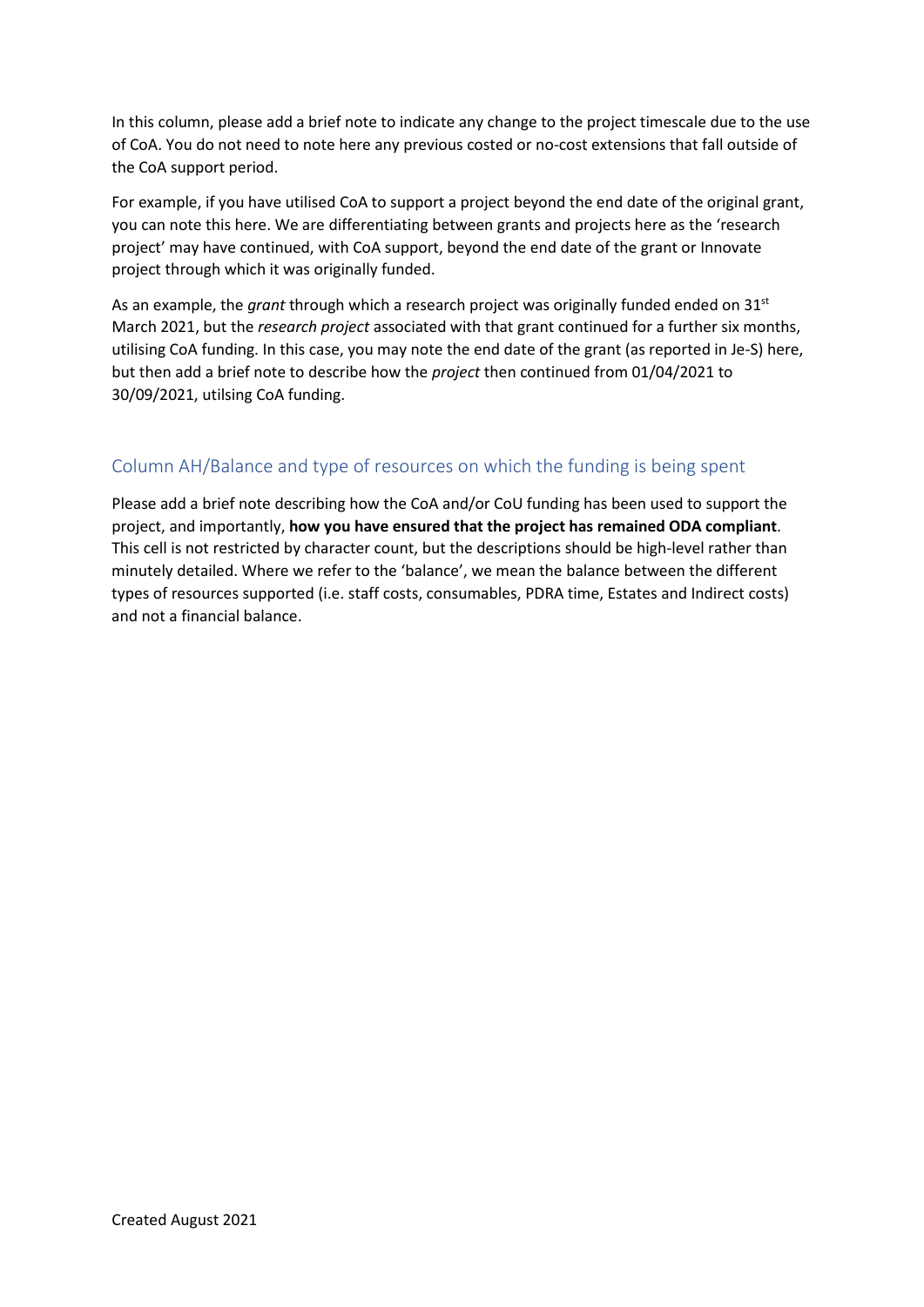### <span id="page-17-0"></span>**Table 5 (columns AL-AP): 'Organisation's funding allocation by as many of the protected characteristics (%) as possible, based on the information normally collected by your organisation'**

#### **Please do not leave this table blank. If you submit the table with no data, your Final Report will be returned to you for amendment.**

Organisations were best placed to determine the distribution of CoA by protected characteristics to mitigate disadvantages to protected groups incurred through the pandemic and its impacts. As advised in item 3.8 of the [CoA T&Cs,](https://www.ukri.org/wp-content/uploads/2021/03/UKRI-190321-COVID19GrantExtensionAllocation-TermsConditions.pdf) the distribution of CoA should have maintained the balance of an organisation's 2020/21 grant funding by protected characteristics and should have put in place measures to mitigate disadvantages to protected groups incurred through the pandemic and its impacts.

Our expectation was that the community of researchers (Investigators, postdoctoral researchers, technicians and software engineers, project managers and other research team members) supported by this additional funding will have reflected the population funded through UKRI grants, whilst recognising some groups of people or individuals have been disproportionately impacted by the pandemic and so may needed additional support.

If the population of researchers to which this additional funding was distributed is less diverse than the population usually funded by UKRI in your institution, **we ask you to provide a rationale for this reduced diversity in column AP** (please see below for further details). If the population of researchers to which this additional funding was distributed is more diverse than the population usually funded by UKRI in your institution, or if this funding is targeted at researchers who have been disproportionately negatively affected by the pandemic, **then there is no need to provide a rationale for this.**

We expect monitoring to be in line with data you currently hold, and in line with the Equality Act 2010. UKRI will use the data collected in an anonymised way in line with the GDPR regulations. The data will not be used to identify individuals. The UKRI Privacy Notice states that we may collect and process personal information, using public task and legitimate interests as a lawful basis, to undertake portfolio analysis and support the evaluation of our strategy and policy to investigate the effectiveness of our programmes (which may include evaluations of equality, diversity and inclusion). In this case we are using UKRI's public task as a basis for processing the data collected.

As outlined in the Terms and Conditions in paragraph 5.2: "*Organisations may be asked to provide evidence of proportion funding distribution subject to Paragraphs 2.2 and 3.4. This may include the considerations taken to ensure that equality, diversity and inclusion is supported as described in Paragraph 3.8*."

The paragraph 3.8 states: "*Organisations are expected to ensure that equality, diversity and inclusion is considered and supported when allocating funds from this CoA towards disrupted grants. Therefore, the CoA needs to maintain the balance of an organisation's 2020/21 grant funding by protected characteristics and seek to mitigate disadvantages to protected groups incurred through the pandemic and its impacts.*"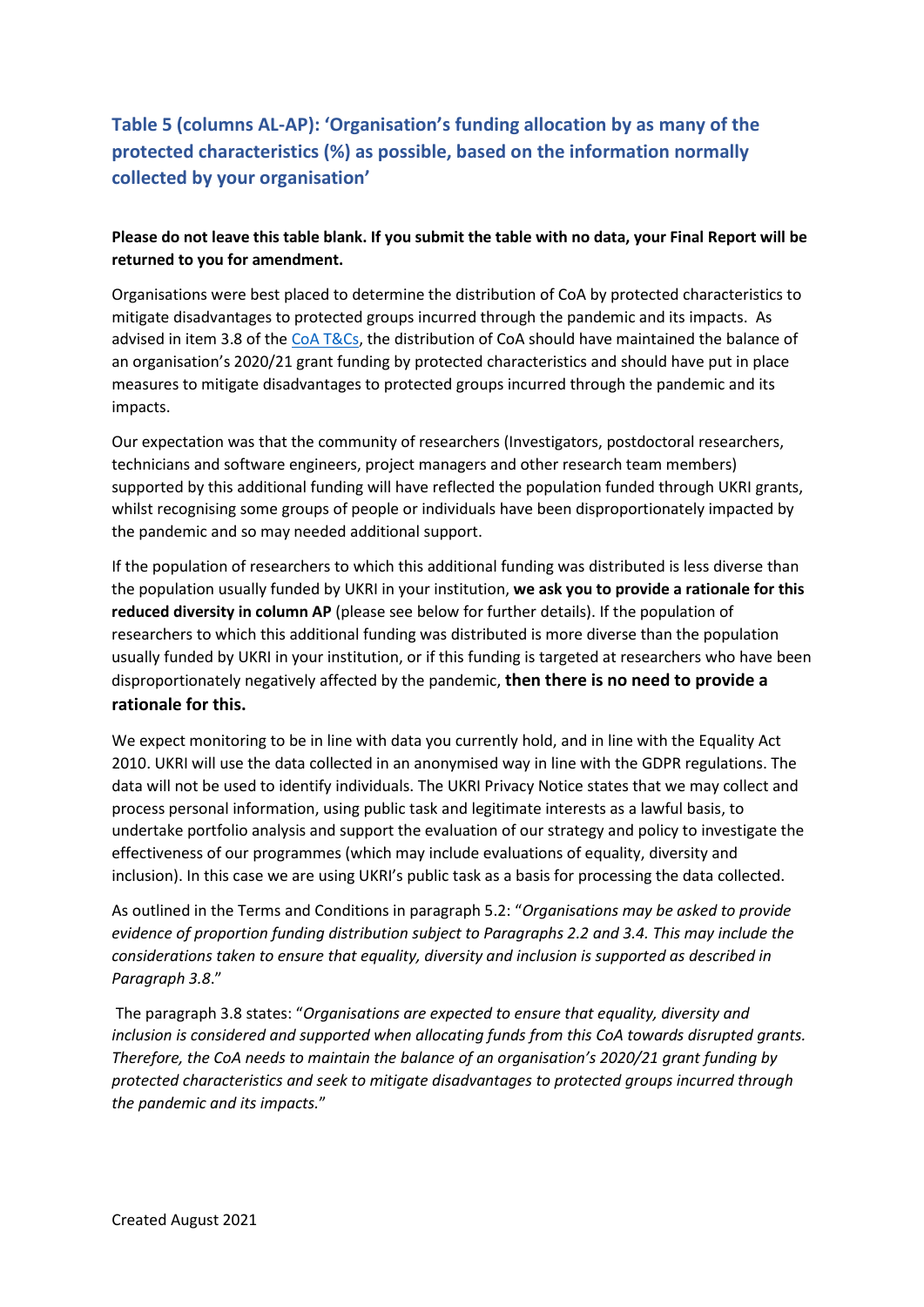#### <span id="page-18-0"></span>Example Table 5:

| AL                                                                                                                                                                              | ΑМ     | ΑN                                                   | ΑO                | AP                                              |  |  |  |
|---------------------------------------------------------------------------------------------------------------------------------------------------------------------------------|--------|------------------------------------------------------|-------------------|-------------------------------------------------|--|--|--|
| <b>TABLE 5</b>                                                                                                                                                                  |        |                                                      |                   |                                                 |  |  |  |
| List your organisation's funding allocation by as many of the protected<br>characteristics (%) as possible, based on the information normally collected by<br>your organisation |        |                                                      |                   |                                                 |  |  |  |
| Characteristic<br>Group e.g.<br>e.g. female,<br>sex.<br>ethnic minority,<br>ethnicity,<br>with disability<br>disability                                                         |        | $%$ of<br>organisation's<br>2020/21 grant<br>funding | % spend of<br>CoA | If the variation<br>is $>10\%$ ,<br>explain why |  |  |  |
| Sex                                                                                                                                                                             | Female | 50%                                                  | 50%               | N/A                                             |  |  |  |
| Sex                                                                                                                                                                             | Male   | 50%                                                  | 50%               | N/A                                             |  |  |  |

### <span id="page-18-1"></span>Column AL/Group e.g. sex, ethnicity, disability

List the Protected Characteristic group as per the Equality Act 2010 (sex, race, religion/belief, etc.). We expect monitoring to be in line with data you currently hold and in line with the Equality Act 2010.

### <span id="page-18-2"></span>Column AM/Characteristic, e.g. female, ethnic minority, with disability

Add a further defining characteristic e.g. female. Again, we expect these to be in line with data you currently hold and in line with the Equality Act 2010. Please use one row per each characteristic as shown in Example Table 5. **Please do not put multiple characteristics on a single row.** 

### <span id="page-18-3"></span>Column AN/% of organisation's 2020/21 grant funding

Provide the percentage of grant funding received by the group listed in column AL and further characterised in column AM. This figure should be the percentage of your organisation's 2020/21 (01/04/2020 to 31/03/2021) grant funding received from UKRI that is held by this group. Once you have identified all projects that received grant funding from UKRI between 01/04/2020 and 31/03/2021, you then need to identify the population of researchers who are/were involved in these projects, based on the protected characteristics that you record in your systems (for example, if you only record this based on the gender of the PI, then please use that data. We do not expect you to carry out any additional analysis beyond that which is carried out as standard in your organisation, in order to meet your statutory requirements). You should then be able to establish a percentage for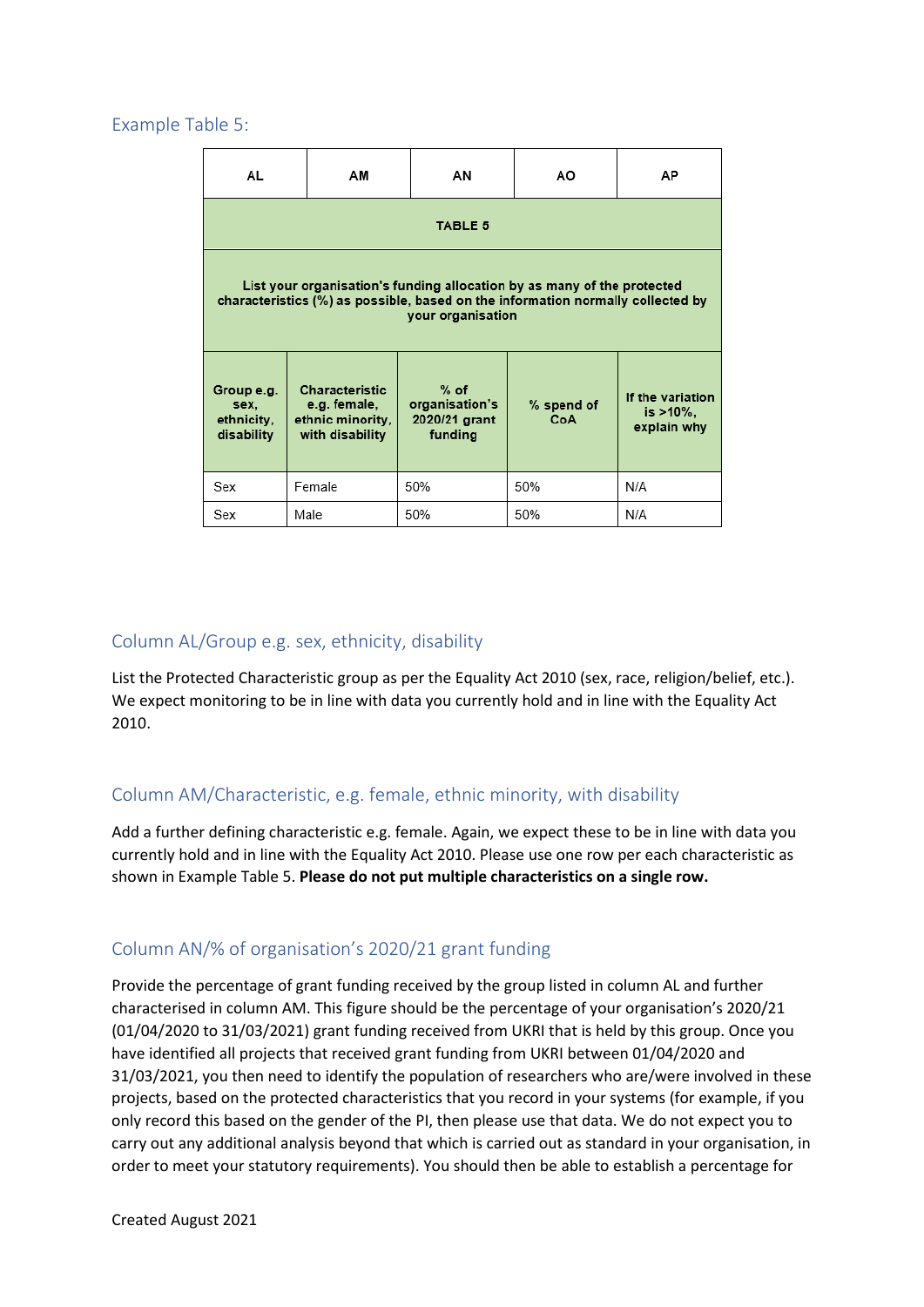column AN using the data on the information on protected characteristics that is held by your organisation.

We do not expect you to provide a detailed breakdown of the distribution of grant funding by protected characteristics based on a financial breakdown, but please do indicate beneath the table what data you have used to provide these figures.

We are asking you to provide this information as part of our monitoring and evaluation of the CoA funding, as confirmation that protected characteristics were considered during the distribution of CoA funding in your RO. We would like to understand how you identified any deviations from the distribution of 20/21 grant funding and what measures you took to ensure that equality, diversity and inclusion were supported, as described in paragraph 3.7 in CoA Terms and Conditions:

*"Organisations are expected to ensure that equality, diversity and inclusion is considered and supported when allocating funds from this CoA towards disrupted grants. Therefore, the CoA needs to maintain the balance of an organisation's 2020/21 grant funding by protected characteristics and seek to mitigate disadvantages to protected groups incurred through the pandemic and its impacts."*

### <span id="page-19-0"></span>Column AO/% spend of CoA

Provide the percentage of CoA funding which was received by the specific group listed in column AL and characterised further in column AM.

### <span id="page-19-1"></span>Column AP/If the variation is >10%, explain why

If the variation between the percentage reported in column AN and the percentage reported in column AO is greater than 10% (for example, the group identified in columns AL/AM received 40% of grant funding in the financial year 2020/21 but received only 15% of the CoA funding) then please use this column to provide a rationale for this reduction. In addition, please advise how you identified this variation and what arrangements were put in place to mitigate it. You should provide further detail on the decision-making process that took place to allocate CoA support, and what controls were considered to mitigate the disadvantages to protected groups caused by the pandemic and its impacts.

If the variation between column AH and the column AI is less than 10%, you may leave the column AJ blank or insert N/A. If the population of researchers to which this additional funding is distributed is more diverse than the population usually funded by UKRI in your institution, or if this funding has been targeted at researchers who have been disproportionately negatively affected by the pandemic, then there is no need to provide a rationale.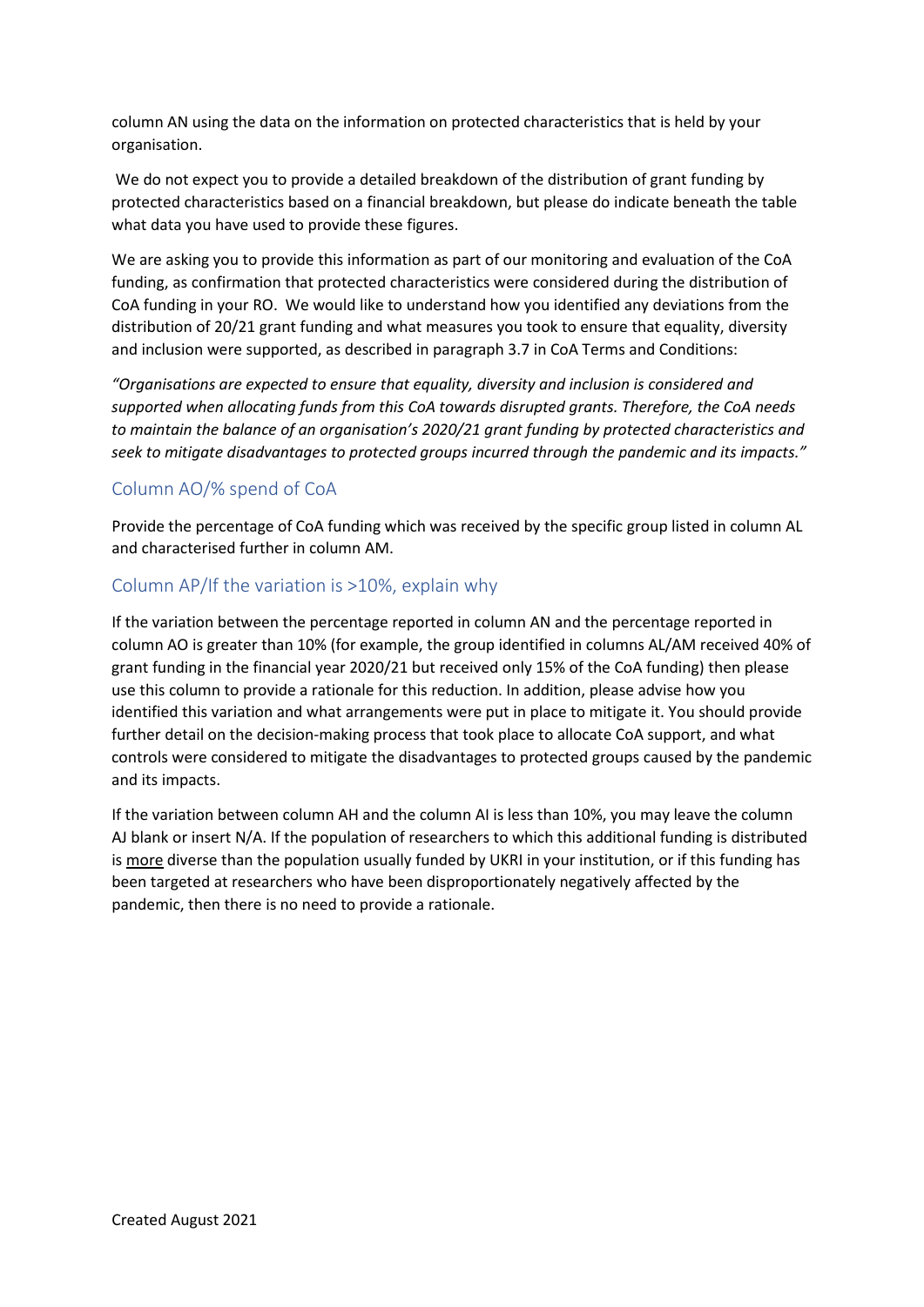### <span id="page-20-0"></span>**Table 6 (columns AS-AX): 'CoA support for Co-Investigators'**

Organisations were asked to prioritise the grants that benefitted from the CoA and to have procedures in place to support Co-Investigators at external organisations, proportionate to the level of funding which was originally awarded to the partner organisation (across the grants supported by the CoA). Further details about CoA support for Co-Investigators can be found in our CoA Q&A [document,](https://www.ukri.org/wp-content/uploads/2021/04/UKRI-150421-COVID19GrantExtensionAllocation-QA.pdf) question 7.10.

In this table, support for Co-Investigators does not need to be reported at a grant-by-grant level. Entries here should be made at an organisational level, by listing the total amount of funding transferred by your organisation **to** another organisation, and the total amount that your organisation has received **from** another organisation.

Each organisation should be reported on in a separate row. Columns AS to AU should be used to report on the total transfer to external organisations, and columns AV to AX should be used to report the amount of CoA support that was transferred from other organisations to you.

| AS                                                                                                     | AT      | AU                                                    | AV                                                                                                       | AW      | АX                                                    |  |  |
|--------------------------------------------------------------------------------------------------------|---------|-------------------------------------------------------|----------------------------------------------------------------------------------------------------------|---------|-------------------------------------------------------|--|--|
| <b>TABLE 6</b>                                                                                         |         |                                                       |                                                                                                          |         |                                                       |  |  |
| CoA support for Co-Investigators                                                                       |         |                                                       |                                                                                                          |         |                                                       |  |  |
| <b>Total transfer to External Organisations</b><br>[please do not report on a grant-by-grant<br>basis] |         |                                                       | <b>Total transfer from External</b><br>Organisations [please do not report on a<br>grant-by-grant basis] |         |                                                       |  |  |
| Organisation                                                                                           | Amount  | If the<br>variation is<br>$>10\%$ .<br>explain<br>why | Organisation                                                                                             | Amount  | If the<br>variation is<br>$>10\%$ .<br>explain<br>why |  |  |
| University of<br>Example                                                                               | £18,500 | n/a                                                   | University of<br>Example                                                                                 | £15,750 | n/a                                                   |  |  |

#### <span id="page-20-1"></span>Example Table 6:

### <span id="page-20-2"></span>Column AS/Organisation

List the name of the external organisation. Please do not leave this column blank.